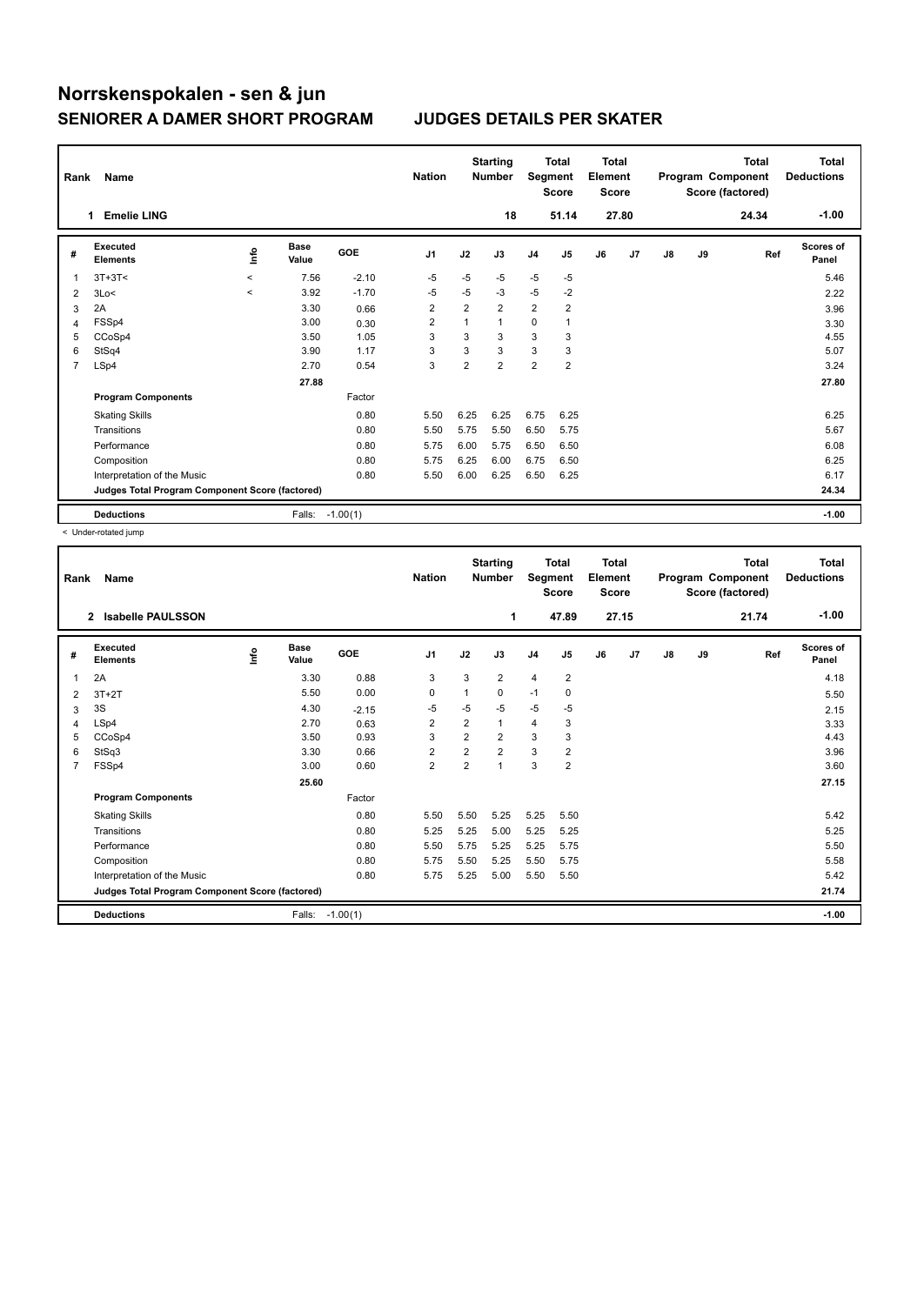| Rank | Name                                            |          |                      |            | <b>Nation</b>           |                         | <b>Starting</b><br><b>Number</b> | Segment        | Total<br><b>Score</b>   | <b>Total</b><br>Element<br><b>Score</b> |       |    |    | <b>Total</b><br>Program Component<br>Score (factored) | <b>Total</b><br><b>Deductions</b> |
|------|-------------------------------------------------|----------|----------------------|------------|-------------------------|-------------------------|----------------------------------|----------------|-------------------------|-----------------------------------------|-------|----|----|-------------------------------------------------------|-----------------------------------|
|      | Emma KIVIOJA<br>3                               |          |                      |            |                         |                         | 10                               |                | 47.15                   |                                         | 25.27 |    |    | 21.88                                                 | 0.00                              |
| #    | <b>Executed</b><br><b>Elements</b>              | ١nfo     | <b>Base</b><br>Value | <b>GOE</b> | J <sub>1</sub>          | J2                      | J3                               | J <sub>4</sub> | J5                      | J6                                      | J7    | J8 | J9 | Ref                                                   | <b>Scores of</b><br>Panel         |
| 1    | 3Lz!<+2T                                        | $\hat{}$ | 6.02                 | $-1.58$    | $-2$                    | $-4$                    | $-3$                             | $-4$           | -3                      |                                         |       |    |    |                                                       | 4.44                              |
| 2    | LSp4                                            |          | 2.70                 | 0.54       | $\overline{2}$          | $\overline{2}$          | $\mathbf{1}$                     | $\overline{4}$ | $\overline{2}$          |                                         |       |    |    |                                                       | 3.24                              |
| 3    | 3Fq                                             | q        | 5.30                 | $-1.59$    | $-3$                    | -3                      | $-2$                             | $-3$           | $-3$                    |                                         |       |    |    |                                                       | 3.71                              |
| 4    | FSSp4                                           |          | 3.00                 | 0.50       | $\overline{2}$          | $\overline{\mathbf{c}}$ | $\overline{2}$                   | $-2$           | $\mathbf{1}$            |                                         |       |    |    |                                                       | 3.50                              |
| 5    | 2Aq                                             | q        | $3.63 \times$        | $-0.66$    | $-2$                    | $-2$                    | $-2$                             | $-2$           | $-2$                    |                                         |       |    |    |                                                       | 2.97                              |
| 6    | StSq2                                           |          | 2.60                 | 0.61       | $\overline{2}$          | 3                       | $\overline{2}$                   | 4              | 2                       |                                         |       |    |    |                                                       | 3.21                              |
| 7    | CCoSp4                                          |          | 3.50                 | 0.70       | $\overline{\mathbf{c}}$ | $\overline{2}$          | $\overline{2}$                   | 3              | $\overline{\mathbf{c}}$ |                                         |       |    |    |                                                       | 4.20                              |
|      |                                                 |          | 26.75                |            |                         |                         |                                  |                |                         |                                         |       |    |    |                                                       | 25.27                             |
|      | <b>Program Components</b>                       |          |                      | Factor     |                         |                         |                                  |                |                         |                                         |       |    |    |                                                       |                                   |
|      | <b>Skating Skills</b>                           |          |                      | 0.80       | 5.50                    | 5.50                    | 5.00                             | 5.25           | 5.50                    |                                         |       |    |    |                                                       | 5.42                              |
|      | Transitions                                     |          |                      | 0.80       | 5.25                    | 5.25                    | 4.75                             | 5.00           | 5.75                    |                                         |       |    |    |                                                       | 5.17                              |
|      | Performance                                     |          |                      | 0.80       | 5.50                    | 5.75                    | 4.75                             | 5.25           | 6.00                    |                                         |       |    |    |                                                       | 5.50                              |
|      | Composition                                     |          |                      | 0.80       | 5.75                    | 5.75                    | 5.25                             | 5.50           | 6.00                    |                                         |       |    |    |                                                       | 5.67                              |
|      | Interpretation of the Music                     |          |                      | 0.80       | 5.75                    | 5.50                    | 5.25                             | 5.50           | 6.00                    |                                         |       |    |    |                                                       | 5.58                              |
|      | Judges Total Program Component Score (factored) |          |                      |            |                         |                         |                                  |                |                         |                                         |       |    |    |                                                       | 21.88                             |
|      | <b>Deductions</b>                               |          |                      |            |                         |                         |                                  |                |                         |                                         |       |    |    |                                                       | 0.00                              |

-<br>< Under-rotated jump x Credit for highlight distribution, base value multiplied by 1.1 ! Not clear edge q Jump landed on the quarter

| Rank           | Name<br>4 Julia BROVALL                         |         |                      |            | <b>Nation</b>  |                | <b>Starting</b><br><b>Number</b><br>17 | Segment        | <b>Total</b><br><b>Score</b><br>45.05 | <b>Total</b><br>Element<br><b>Score</b> | 24.37          |    |    | <b>Total</b><br>Program Component<br>Score (factored)<br>21.68 | <b>Total</b><br><b>Deductions</b><br>$-1.00$ |
|----------------|-------------------------------------------------|---------|----------------------|------------|----------------|----------------|----------------------------------------|----------------|---------------------------------------|-----------------------------------------|----------------|----|----|----------------------------------------------------------------|----------------------------------------------|
|                |                                                 |         |                      |            |                |                |                                        |                |                                       |                                         |                |    |    |                                                                |                                              |
| #              | Executed<br><b>Elements</b>                     | lnfo    | <b>Base</b><br>Value | GOE        | J1             | J2             | J3                                     | J <sub>4</sub> | J <sub>5</sub>                        | J6                                      | J <sub>7</sub> | J8 | J9 | Ref                                                            | Scores of<br>Panel                           |
| 1              | $3T+3T$                                         |         | 8.40                 | $-1.96$    | $-4$           | $-5$           | $-5$                                   | $-5$           | $-4$                                  |                                         |                |    |    |                                                                | 6.44                                         |
| 2              | $2S^*$                                          | $\star$ | 0.00                 | 0.00       | ۰              |                |                                        |                |                                       |                                         |                |    |    |                                                                | 0.00                                         |
| 3              | FSSp4                                           |         | 3.00                 | 0.60       | $\overline{2}$ | $\overline{2}$ | $\overline{2}$                         | 4              |                                       |                                         |                |    |    |                                                                | 3.60                                         |
| 4              | 2A                                              |         | $3.63 \times$        | 0.33       | $\overline{1}$ | $\overline{2}$ | $\mathbf{1}$                           | 1              | 1                                     |                                         |                |    |    |                                                                | 3.96                                         |
| 5              | CCoSp4                                          |         | 3.50                 | 0.70       | $\overline{2}$ | $\mathbf{1}$   | $\overline{2}$                         | 4              | $\overline{2}$                        |                                         |                |    |    |                                                                | 4.20                                         |
| 6              | StSq2                                           |         | 2.60                 | 0.61       | $\overline{2}$ | 3              | $\overline{2}$                         | 3              | $\mathbf{1}$                          |                                         |                |    |    |                                                                | 3.21                                         |
| $\overline{7}$ | LSp3                                            |         | 2.40                 | 0.56       | 3              | $\overline{2}$ | $\overline{2}$                         | 3              | $\overline{2}$                        |                                         |                |    |    |                                                                | 2.96                                         |
|                |                                                 |         | 23.53                |            |                |                |                                        |                |                                       |                                         |                |    |    |                                                                | 24.37                                        |
|                | <b>Program Components</b>                       |         |                      | Factor     |                |                |                                        |                |                                       |                                         |                |    |    |                                                                |                                              |
|                | <b>Skating Skills</b>                           |         |                      | 0.80       | 5.75           | 5.75           | 5.50                                   | 6.25           | 5.25                                  |                                         |                |    |    |                                                                | 5.67                                         |
|                | Transitions                                     |         |                      | 0.80       | 5.25           | 5.00           | 5.00                                   | 6.00           | 4.75                                  |                                         |                |    |    |                                                                | 5.08                                         |
|                | Performance                                     |         |                      | 0.80       | 5.50           | 5.50           | 5.25                                   | 5.75           | 5.25                                  |                                         |                |    |    |                                                                | 5.42                                         |
|                | Composition                                     |         |                      | 0.80       | 5.75           | 5.75           | 5.50                                   | 6.25           | 5.50                                  |                                         |                |    |    |                                                                | 5.67                                         |
|                | Interpretation of the Music                     |         |                      | 0.80       | 5.25           | 5.25           | 5.25                                   | 6.00           | 5.00                                  |                                         |                |    |    |                                                                | 5.25                                         |
|                | Judges Total Program Component Score (factored) |         |                      |            |                |                |                                        |                |                                       |                                         |                |    |    |                                                                | 21.68                                        |
|                | <b>Deductions</b>                               |         | Falls:               | $-1.00(1)$ |                |                |                                        |                |                                       |                                         |                |    |    |                                                                | $-1.00$                                      |

\* Invalid element x Credit for highlight distribution, base value multiplied by 1.1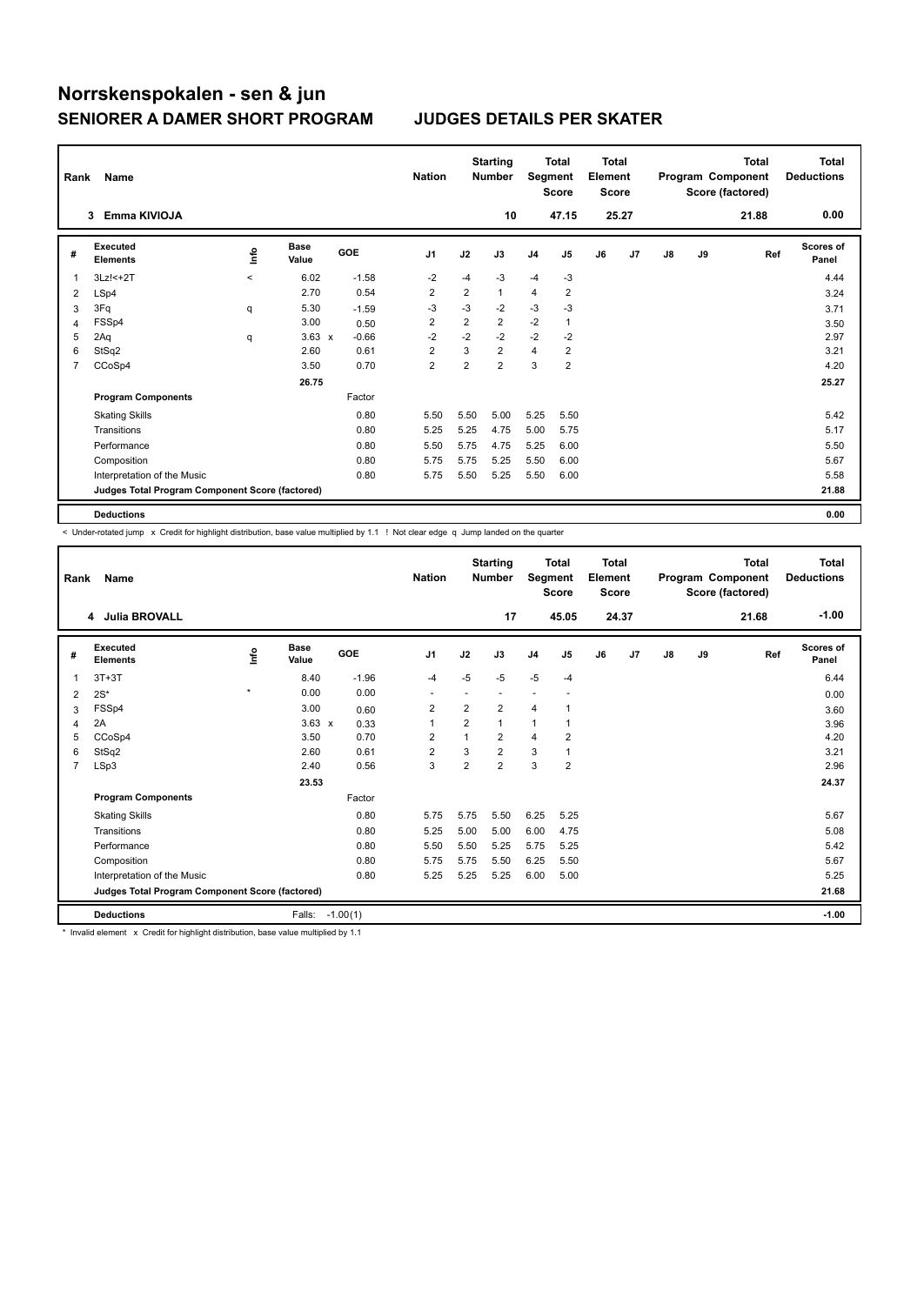| Rank           | Name                                            |         |                      |            | <b>Nation</b>  |                         | <b>Starting</b><br><b>Number</b> | Segment        | <b>Total</b><br><b>Score</b> | <b>Total</b><br>Element<br><b>Score</b> |       |    |    | <b>Total</b><br>Program Component<br>Score (factored) | Total<br><b>Deductions</b> |
|----------------|-------------------------------------------------|---------|----------------------|------------|----------------|-------------------------|----------------------------------|----------------|------------------------------|-----------------------------------------|-------|----|----|-------------------------------------------------------|----------------------------|
|                | <b>Ida LEVD NOLGREN</b><br>5.                   |         |                      |            |                |                         | 8                                |                | 41.83                        |                                         | 24.09 |    |    | 18.74                                                 | $-1.00$                    |
| #              | <b>Executed</b><br><b>Elements</b>              | ١nfo    | <b>Base</b><br>Value | <b>GOE</b> | J <sub>1</sub> | J2                      | J3                               | J <sub>4</sub> | J5                           | J6                                      | J7    | J8 | J9 | Ref                                                   | Scores of<br>Panel         |
| 1              | $3T+2T$                                         |         | 5.50                 | $-0.84$    | $-1$           | $-2$                    | $-2$                             | $-3$           | $-2$                         |                                         |       |    |    |                                                       | 4.66                       |
| $\overline{2}$ | 3S<                                             | $\prec$ | 3.44                 | $-1.72$    | -5             | $-5$                    | $-5$                             | $-5$           | -5                           |                                         |       |    |    |                                                       | 1.72                       |
| 3              | 2A                                              |         | 3.30                 | 0.33       | $\overline{1}$ | $\overline{\mathbf{c}}$ | 1                                | 0              | $\mathbf{1}$                 |                                         |       |    |    |                                                       | 3.63                       |
| 4              | LSp4                                            |         | 2.70                 | 0.45       | $\overline{2}$ | 1                       | $\mathbf{1}$                     | $\overline{2}$ | $\overline{\mathbf{c}}$      |                                         |       |    |    |                                                       | 3.15                       |
| 5              | FSSp3                                           |         | 2.60                 | 0.17       | $\overline{2}$ | 1                       | $\Omega$                         | $-1$           |                              |                                         |       |    |    |                                                       | 2.77                       |
| 6              | StSq3                                           |         | 3.30                 | 0.66       | 1              | $\overline{2}$          | $\overline{ }$                   | 3              | 3                            |                                         |       |    |    |                                                       | 3.96                       |
| 7              | CCoSp4                                          |         | 3.50                 | 0.70       | $\overline{2}$ | $\overline{2}$          | 1                                | $\overline{2}$ | $\overline{\mathbf{c}}$      |                                         |       |    |    |                                                       | 4.20                       |
|                |                                                 |         | 24.34                |            |                |                         |                                  |                |                              |                                         |       |    |    |                                                       | 24.09                      |
|                | <b>Program Components</b>                       |         |                      | Factor     |                |                         |                                  |                |                              |                                         |       |    |    |                                                       |                            |
|                | <b>Skating Skills</b>                           |         |                      | 0.80       | 4.75           | 4.75                    | 4.50                             | 5.00           | 5.00                         |                                         |       |    |    |                                                       | 4.83                       |
|                | Transitions                                     |         |                      | 0.80       | 4.50           | 4.50                    | 4.00                             | 4.75           | 4.50                         |                                         |       |    |    |                                                       | 4.50                       |
|                | Performance                                     |         |                      | 0.80       | 4.75           | 5.00                    | 4.25                             | 5.00           | 5.00                         |                                         |       |    |    |                                                       | 4.92                       |
|                | Composition                                     |         |                      | 0.80       | 4.50           | 4.75                    | 4.25                             | 5.25           | 4.75                         |                                         |       |    |    |                                                       | 4.67                       |
|                | Interpretation of the Music                     |         |                      | 0.80       | 4.50           | 4.50                    | 4.00                             | 5.25           | 4.50                         |                                         |       |    |    |                                                       | 4.50                       |
|                | Judges Total Program Component Score (factored) |         |                      |            |                |                         |                                  |                |                              |                                         |       |    |    |                                                       | 18.74                      |
|                | <b>Deductions</b>                               |         | Falls:               | $-1.00(1)$ |                |                         |                                  |                |                              |                                         |       |    |    |                                                       | $-1.00$                    |

< Under-rotated jump

| Rank           | Name<br>Katariina AHTI<br>6                     |      |                      |         |                |      | <b>Starting</b><br><b>Number</b> | Segment        | <b>Total</b><br><b>Score</b> | <b>Total</b><br>Element<br><b>Score</b> |                |    |    | <b>Total</b><br>Program Component<br>Score (factored) | <b>Total</b><br><b>Deductions</b> |
|----------------|-------------------------------------------------|------|----------------------|---------|----------------|------|----------------------------------|----------------|------------------------------|-----------------------------------------|----------------|----|----|-------------------------------------------------------|-----------------------------------|
|                |                                                 |      |                      |         |                |      | 21                               |                | 36.25                        |                                         | 18.99          |    |    | 17.26                                                 | 0.00                              |
| #              | <b>Executed</b><br><b>Elements</b>              | lnfo | <b>Base</b><br>Value | GOE     | J <sub>1</sub> | J2   | J3                               | J <sub>4</sub> | J <sub>5</sub>               | J6                                      | J <sub>7</sub> | J8 | J9 | Ref                                                   | <b>Scores of</b><br>Panel         |
| $\mathbf{1}$   | $3Lo<<+2T$                                      | <<   | 3.00                 | $-0.68$ | -4             | $-4$ | $-4$                             | $-5$           | $-3$                         |                                         |                |    |    |                                                       | 2.32                              |
| 2              | 3S<<                                            | <<   | 1.30                 | $-0.56$ | $-4$           | $-4$ | $-5$                             | $-5$           | $-3$                         |                                         |                |    |    |                                                       | 0.74                              |
| 3              | FCSp3                                           |      | 2.80                 | 0.37    | $\mathbf{1}$   | 1    | $\overline{2}$                   | $\overline{2}$ | 1                            |                                         |                |    |    |                                                       | 3.17                              |
| 4              | 2A                                              |      | $3.63 \times$        | 0.11    | -1             |      | 0                                | $\mathbf 0$    | 0                            |                                         |                |    |    |                                                       | 3.74                              |
| 5              | CCoSp4                                          |      | 3.50                 | 0.35    | $\mathbf{1}$   |      | $\mathbf{1}$                     | 1              |                              |                                         |                |    |    |                                                       | 3.85                              |
| 6              | StSq2                                           |      | 2.60                 | 0.17    | $-1$           |      | 0                                | $\overline{1}$ | 2                            |                                         |                |    |    |                                                       | 2.77                              |
| $\overline{7}$ | LSp3                                            |      | 2.40                 | 0.00    | $-1$           | 0    | 0                                | 1              | $\mathbf 0$                  |                                         |                |    |    |                                                       | 2.40                              |
|                |                                                 |      | 19.23                |         |                |      |                                  |                |                              |                                         |                |    |    |                                                       | 18.99                             |
|                | <b>Program Components</b>                       |      |                      | Factor  |                |      |                                  |                |                              |                                         |                |    |    |                                                       |                                   |
|                | <b>Skating Skills</b>                           |      |                      | 0.80    | 4.00           | 5.00 | 4.25                             | 4.25           | 4.75                         |                                         |                |    |    |                                                       | 4.42                              |
|                | Transitions                                     |      |                      | 0.80    | 3.75           | 4.50 | 3.75                             | 4.00           | 4.50                         |                                         |                |    |    |                                                       | 4.08                              |
|                | Performance                                     |      |                      | 0.80    | 4.00           | 5.25 | 4.00                             | 4.25           | 4.75                         |                                         |                |    |    |                                                       | 4.33                              |
|                | Composition                                     |      |                      | 0.80    | 4.25           | 4.75 | 3.75                             | 4.50           | 4.75                         |                                         |                |    |    |                                                       | 4.50                              |
|                | Interpretation of the Music                     |      |                      | 0.80    | 3.75           | 4.75 | 4.00                             | 4.25           | 4.50                         |                                         |                |    |    |                                                       | 4.25                              |
|                | Judges Total Program Component Score (factored) |      |                      |         |                |      |                                  |                |                              |                                         |                |    |    |                                                       | 17.26                             |
|                | <b>Deductions</b>                               |      |                      |         |                |      |                                  |                |                              |                                         |                |    |    |                                                       | 0.00                              |
|                |                                                 |      |                      |         |                |      |                                  |                |                              |                                         |                |    |    |                                                       |                                   |

<< Downgraded jump x Credit for highlight distribution, base value multiplied by 1.1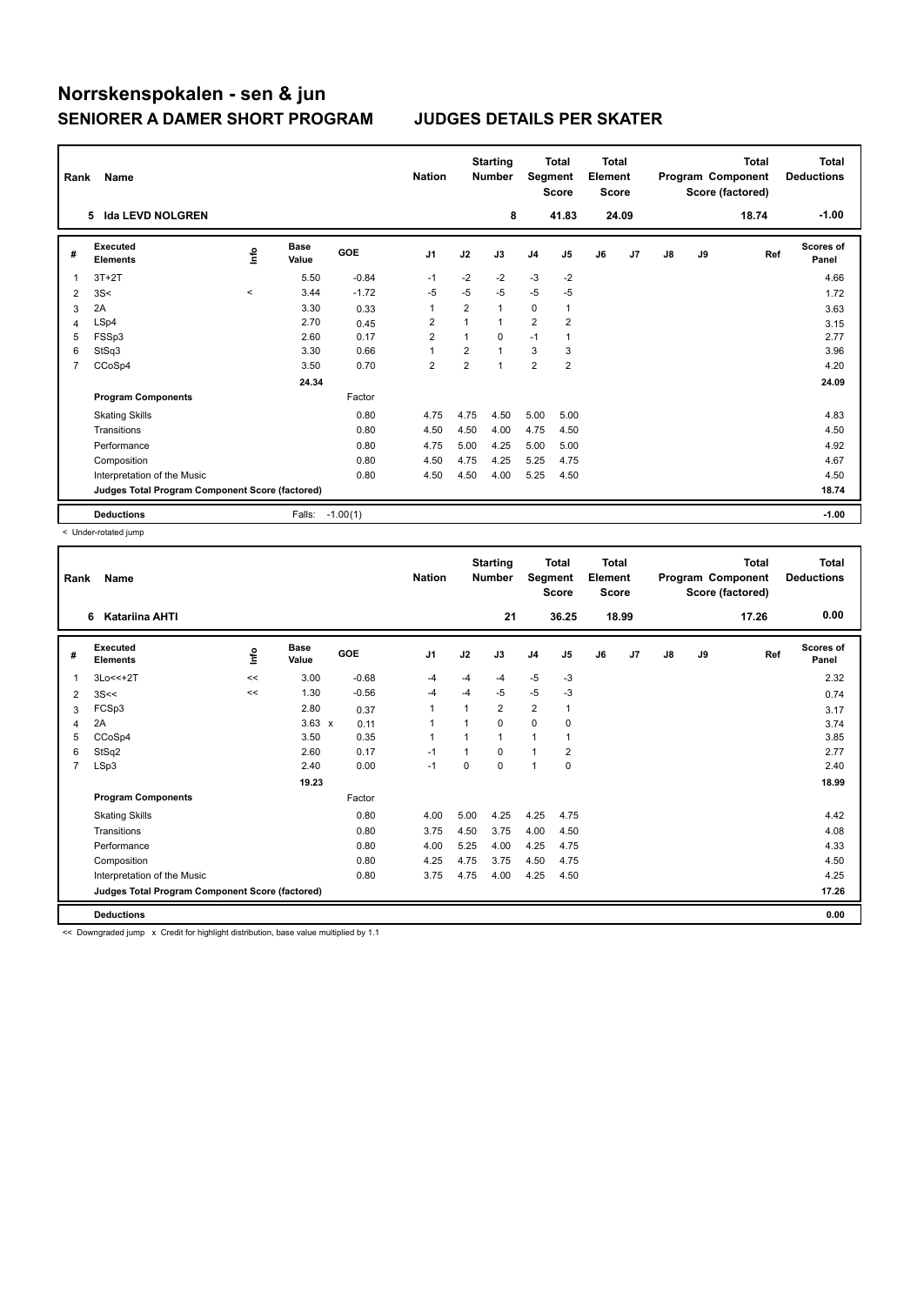| Rank | Name                                            |         |                      |            | <b>Nation</b>  |                | <b>Starting</b><br><b>Number</b> | Segment        | <b>Total</b><br><b>Score</b> | Total<br>Element<br><b>Score</b> |       |               |    | <b>Total</b><br>Program Component<br>Score (factored) | <b>Total</b><br><b>Deductions</b> |
|------|-------------------------------------------------|---------|----------------------|------------|----------------|----------------|----------------------------------|----------------|------------------------------|----------------------------------|-------|---------------|----|-------------------------------------------------------|-----------------------------------|
|      | <b>Madicken ASTORSDOTTER</b><br>7               |         |                      |            |                |                | $\mathbf{2}$                     |                | 31.63                        |                                  | 17.03 |               |    | 16.60                                                 | $-2.00$                           |
| #    | Executed<br><b>Elements</b>                     | ١nfo    | <b>Base</b><br>Value | GOE        | J <sub>1</sub> | J2             | J3                               | J <sub>4</sub> | J5                           | J6                               | J7    | $\mathsf{J}8$ | J9 | Ref                                                   | <b>Scores of</b><br>Panel         |
| 1    | LSp3                                            |         | 2.40                 | 0.00       | 1              | 0              | 0                                | $-1$           | 0                            |                                  |       |               |    |                                                       | 2.40                              |
| 2    | 3S<                                             | $\prec$ | 3.44                 | $-1.72$    | $-5$           | $-5$           | $-5$                             | $-5$           | $-5$                         |                                  |       |               |    |                                                       | 1.72                              |
| 3    | 2A<                                             | $\prec$ | 2.64                 | $-1.32$    | $-5$           | $-5$           | $-5$                             | $-5$           | $-5$                         |                                  |       |               |    |                                                       | 1.32                              |
| 4    | CCoSp4                                          |         | 3.50                 | $-0.23$    | 0              | $-1$           | 0                                | $-2$           | $-1$                         |                                  |       |               |    |                                                       | 3.27                              |
| 5    | $2Lz+3T<<$                                      | <<      | $3.74 \times$        | $-1.05$    | $-5$           | $-5$           | $-5$                             | $-5$           | $-5$                         |                                  |       |               |    |                                                       | 2.69                              |
| 6    | FSSp3                                           |         | 2.60                 | 0.17       | 1              | 1              | 0                                | $-1$           | 1                            |                                  |       |               |    |                                                       | 2.77                              |
| 7    | StSq2                                           |         | 2.60                 | 0.26       | $\mathbf{1}$   | $\overline{ }$ | $\overline{1}$                   | $-1$           | 1                            |                                  |       |               |    |                                                       | 2.86                              |
|      |                                                 |         | 20.92                |            |                |                |                                  |                |                              |                                  |       |               |    |                                                       | 17.03                             |
|      | <b>Program Components</b>                       |         |                      | Factor     |                |                |                                  |                |                              |                                  |       |               |    |                                                       |                                   |
|      | <b>Skating Skills</b>                           |         |                      | 0.80       | 4.50           | 4.25           | 4.25                             | 4.25           | 4.00                         |                                  |       |               |    |                                                       | 4.25                              |
|      | Transitions                                     |         |                      | 0.80       | 4.25           | 3.75           | 4.00                             | 3.75           | 4.00                         |                                  |       |               |    |                                                       | 3.92                              |
|      | Performance                                     |         |                      | 0.80       | 4.25           | 4.00           | 4.00                             | 4.25           | 4.00                         |                                  |       |               |    |                                                       | 4.08                              |
|      | Composition                                     |         |                      | 0.80       | 4.50           | 4.25           | 4.25                             | 4.25           | 4.25                         |                                  |       |               |    |                                                       | 4.25                              |
|      | Interpretation of the Music                     |         |                      | 0.80       | 4.25           | 4.00           | 4.25                             | 4.50           | 4.25                         |                                  |       |               |    |                                                       | 4.25                              |
|      | Judges Total Program Component Score (factored) |         |                      |            |                |                |                                  |                |                              |                                  |       |               |    |                                                       | 16.60                             |
|      | <b>Deductions</b>                               |         | Falls:               | $-2.00(2)$ |                |                |                                  |                |                              |                                  |       |               |    |                                                       | $-2.00$                           |

-<br>< Under-rotated jump << Downgraded jump x Credit for highlight distribution, base value multiplied by 1.1

| Rank | Name                                            |         |                      |         | <b>Nation</b>  |                | <b>Starting</b><br><b>Number</b> | Segment        | <b>Total</b><br><b>Score</b> | Total<br>Element<br><b>Score</b> |       |    |    | Total<br>Program Component<br>Score (factored) | <b>Total</b><br><b>Deductions</b> |
|------|-------------------------------------------------|---------|----------------------|---------|----------------|----------------|----------------------------------|----------------|------------------------------|----------------------------------|-------|----|----|------------------------------------------------|-----------------------------------|
|      | 8 Saga SNÄLL                                    |         |                      |         |                |                | 19                               |                | 31.00                        |                                  | 14.18 |    |    | 16.82                                          | 0.00                              |
| #    | Executed<br><b>Elements</b>                     | lnfo    | <b>Base</b><br>Value | GOE     | J <sub>1</sub> | J2             | J3                               | J <sub>4</sub> | J5                           | J6                               | J7    | J8 | J9 | Ref                                            | <b>Scores of</b><br>Panel         |
| 1    | FSSp4                                           |         | 3.00                 | $-0.40$ | $-1$           | 0              | 0                                | $-3$           | $-3$                         |                                  |       |    |    |                                                | 2.60                              |
| 2    | $2F+2T*$                                        | $\star$ | 1.80                 | $-0.90$ | $-5$           | $-5$           | $-5$                             | $-5$           | $-5$                         |                                  |       |    |    |                                                | 0.90                              |
| 3    | 2A<<                                            | <<      | 1.10                 | $-0.51$ | $-4$           | $-3$           | $-5$                             | $-5$           | $-5$                         |                                  |       |    |    |                                                | 0.59                              |
| 4    | 3S<<                                            | <<      | 1.30                 | $-0.65$ | $-5$           | $-5$           | $-5$                             | $-5$           | $-5$                         |                                  |       |    |    |                                                | 0.65                              |
| 5    | CCoSp4                                          |         | 3.50                 | 0.35    | 0              | 1              | 1                                | $\mathbf{1}$   | 1                            |                                  |       |    |    |                                                | 3.85                              |
| 6    | StSq2                                           |         | 2.60                 | 0.43    | 0              | $\overline{2}$ | $\overline{1}$                   | $\overline{2}$ | $\overline{2}$               |                                  |       |    |    |                                                | 3.03                              |
| 7    | LSp3                                            |         | 2.40                 | 0.16    | 0              | $\overline{1}$ | $\overline{1}$                   | 1              | 0                            |                                  |       |    |    |                                                | 2.56                              |
|      |                                                 |         | 15.70                |         |                |                |                                  |                |                              |                                  |       |    |    |                                                | 14.18                             |
|      | <b>Program Components</b>                       |         |                      | Factor  |                |                |                                  |                |                              |                                  |       |    |    |                                                |                                   |
|      | <b>Skating Skills</b>                           |         |                      | 0.80    | 4.25           | 4.50           | 4.00                             | 4.00           | 4.25                         |                                  |       |    |    |                                                | 4.17                              |
|      | Transitions                                     |         |                      | 0.80    | 3.75           | 4.25           | 3.75                             | 4.00           | 4.00                         |                                  |       |    |    |                                                | 3.92                              |
|      | Performance                                     |         |                      | 0.80    | 3.75           | 4.75           | 4.00                             | 4.25           | 4.25                         |                                  |       |    |    |                                                | 4.17                              |
|      | Composition                                     |         |                      | 0.80    | 4.00           | 4.75           | 4.25                             | 4.75           | 4.25                         |                                  |       |    |    |                                                | 4.42                              |
|      | Interpretation of the Music                     |         |                      | 0.80    | 4.00           | 4.50           | 4.25                             | 4.75           | 4.25                         |                                  |       |    |    |                                                | 4.33                              |
|      | Judges Total Program Component Score (factored) |         |                      |         |                |                |                                  |                |                              |                                  |       |    |    |                                                | 16.82                             |
|      | <b>Deductions</b>                               |         |                      |         |                |                |                                  |                |                              |                                  |       |    |    |                                                | 0.00                              |

<< Downgraded jump \* Invalid element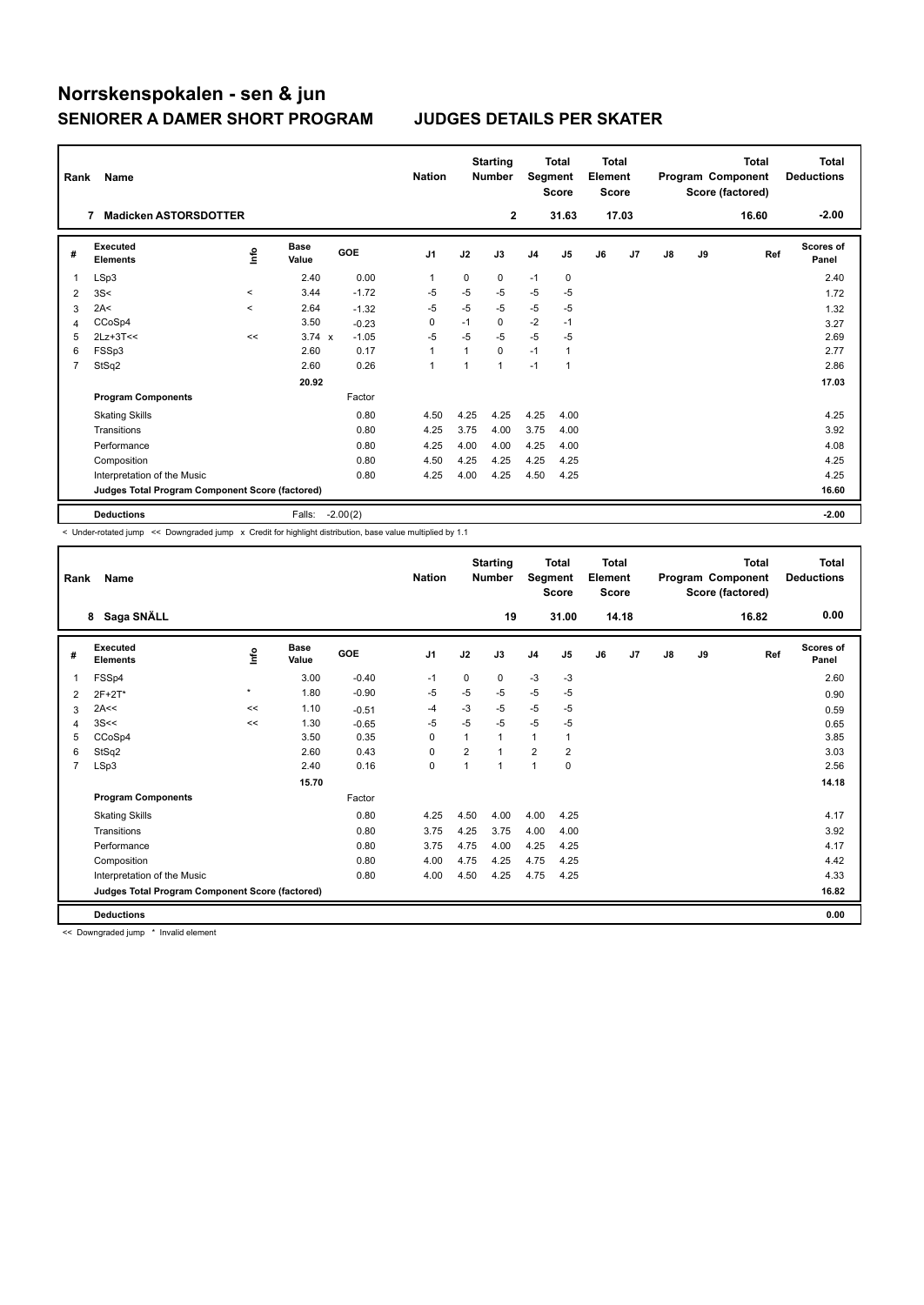| Rank           | Name                                            |             |                      |            | <b>Nation</b>  |                | <b>Starting</b><br><b>Number</b> | Segment        | Total<br><b>Score</b> | <b>Total</b><br>Element<br><b>Score</b> |       |               |    | <b>Total</b><br>Program Component<br>Score (factored) | <b>Total</b><br><b>Deductions</b> |
|----------------|-------------------------------------------------|-------------|----------------------|------------|----------------|----------------|----------------------------------|----------------|-----------------------|-----------------------------------------|-------|---------------|----|-------------------------------------------------------|-----------------------------------|
|                | <b>Alice NYMAN</b><br>9                         |             |                      |            |                |                | 22                               |                | 30.70                 |                                         | 13.24 |               |    | 17.46                                                 | 0.00                              |
| #              | Executed<br><b>Elements</b>                     | <u>info</u> | <b>Base</b><br>Value | <b>GOE</b> | J <sub>1</sub> | J2             | J3                               | J <sub>4</sub> | J <sub>5</sub>        | J6                                      | J7    | $\mathsf{J}8$ | J9 | Ref                                                   | <b>Scores of</b><br>Panel         |
| -1             | 2A<<                                            | <<          | 1.10                 | $-0.55$    | $-5$           | $-5$           | $-5$                             | $-5$           | $-5$                  |                                         |       |               |    |                                                       | 0.55                              |
| $\overline{2}$ | 3S<<                                            | <<          | 1.30                 | $-0.65$    | $-5$           | $-5$           | $-5$                             | $-5$           | $-5$                  |                                         |       |               |    |                                                       | 0.65                              |
| 3              | FSSp3                                           |             | 2.60                 | $-0.43$    | $-2$           | 0              | $-2$                             | $-2$           | $-1$                  |                                         |       |               |    |                                                       | 2.17                              |
| 4              | CCoSp3                                          |             | 3.00                 | 0.10       | 0              | $\mathbf{1}$   | 0                                | $-1$           | $\mathbf{1}$          |                                         |       |               |    |                                                       | 3.10                              |
| 5              | $2F+2Lo*$                                       | $\star$     | $1.98 \times$        | $-0.90$    | $-5$           | $-5$           | $-5$                             | $-5$           | $-5$                  |                                         |       |               |    |                                                       | 1.08                              |
| 6              | StSq3                                           |             | 3.30                 | 0.55       | $\overline{2}$ | $\overline{2}$ | $\mathbf{1}$                     | $\mathbf{1}$   | 2                     |                                         |       |               |    |                                                       | 3.85                              |
| $\overline{7}$ | LSp2                                            |             | 1.90                 | $-0.06$    | 0              | 0              | 0                                | $-1$           | $-1$                  |                                         |       |               |    |                                                       | 1.84                              |
|                |                                                 |             | 15.18                |            |                |                |                                  |                |                       |                                         |       |               |    |                                                       | 13.24                             |
|                | <b>Program Components</b>                       |             |                      | Factor     |                |                |                                  |                |                       |                                         |       |               |    |                                                       |                                   |
|                | <b>Skating Skills</b>                           |             |                      | 0.80       | 4.75           | 4.75           | 4.00                             | 3.75           | 4.00                  |                                         |       |               |    |                                                       | 4.25                              |
|                | Transitions                                     |             |                      | 0.80       | 4.50           | 4.50           | 4.00                             | 3.50           | 4.50                  |                                         |       |               |    |                                                       | 4.33                              |
|                | Performance                                     |             |                      | 0.80       | 4.25           | 5.00           | 3.75                             | 4.00           | 4.25                  |                                         |       |               |    |                                                       | 4.17                              |
|                | Composition                                     |             |                      | 0.80       | 4.75           | 5.00           | 4.25                             | 4.25           | 4.75                  |                                         |       |               |    |                                                       | 4.58                              |
|                | Interpretation of the Music                     |             |                      | 0.80       | 4.50           | 4.75           | 4.25                             | 4.00           | 4.75                  |                                         |       |               |    |                                                       | 4.50                              |
|                | Judges Total Program Component Score (factored) |             |                      |            |                |                |                                  |                |                       |                                         |       |               |    |                                                       | 17.46                             |
|                | <b>Deductions</b>                               |             |                      |            |                |                |                                  |                |                       |                                         |       |               |    |                                                       | 0.00                              |

<< Downgraded jump \* Invalid element x Credit for highlight distribution, base value multiplied by 1.1

| Rank | Name                                            |      |                      |            | <b>Nation</b>  |                | <b>Starting</b><br><b>Number</b> | Segment        | <b>Total</b><br><b>Score</b> | Total<br>Element<br><b>Score</b> |       |               |    | <b>Total</b><br>Program Component<br>Score (factored) | Total<br><b>Deductions</b> |
|------|-------------------------------------------------|------|----------------------|------------|----------------|----------------|----------------------------------|----------------|------------------------------|----------------------------------|-------|---------------|----|-------------------------------------------------------|----------------------------|
| 10   | <b>Elio LETTERKRANTZ</b>                        |      |                      |            |                |                | 11                               |                | 30.68                        |                                  | 13.94 |               |    | 16.74                                                 | 0.00                       |
| #    | Executed<br><b>Elements</b>                     | ١nf٥ | <b>Base</b><br>Value | <b>GOE</b> | J <sub>1</sub> | J2             | J3                               | J <sub>4</sub> | J <sub>5</sub>               | J6                               | J7    | $\mathsf{J}8$ | J9 | Ref                                                   | <b>Scores of</b><br>Panel  |
| 1    | 2A                                              |      | 3.30                 | $-0.99$    | $-3$           | $-3$           | $-3$                             | $-3$           | $-3$                         |                                  |       |               |    |                                                       | 2.31                       |
| 2    | FSSp2                                           |      | 2.30                 | 0.46       | $\overline{2}$ | $\mathbf{1}$   | $\overline{2}$                   | $\overline{2}$ | $\overline{2}$               |                                  |       |               |    |                                                       | 2.76                       |
| 3    | 2S<<+COMBO                                      | <<   | 0.40                 | $-0.20$    | $-5$           | $-5$           | $-5$                             | $-5$           | $-5$                         |                                  |       |               |    |                                                       | 0.20                       |
| 4    | StSq2                                           |      | 2.60                 | 0.35       | $\mathbf{1}$   | $\overline{2}$ | $\mathbf{1}$                     | $\mathbf{1}$   | $\overline{2}$               |                                  |       |               |    |                                                       | 2.95                       |
| 5    | LSp2                                            |      | 1.90                 | 0.06       | 1              | 0              | $-1$                             | $\mathbf{1}$   | 0                            |                                  |       |               |    |                                                       | 1.96                       |
| 6    | 3Lz<<                                           | <<   | 2.31 x               | $-1.05$    | $-5$           | $-5$           | $-5$                             | $-5$           | $-5$                         |                                  |       |               |    |                                                       | 1.26                       |
| 7    | CCoSp2                                          |      | 2.50                 | 0.00       | 0              | $-1$           | 0                                | $\mathbf{1}$   | 0                            |                                  |       |               |    |                                                       | 2.50                       |
|      |                                                 |      | 15.31                |            |                |                |                                  |                |                              |                                  |       |               |    |                                                       | 13.94                      |
|      | <b>Program Components</b>                       |      |                      | Factor     |                |                |                                  |                |                              |                                  |       |               |    |                                                       |                            |
|      | <b>Skating Skills</b>                           |      |                      | 0.80       | 4.00           | 4.25           | 4.25                             | 4.00           | 4.00                         |                                  |       |               |    |                                                       | 4.08                       |
|      | Transitions                                     |      |                      | 0.80       | 4.00           | 3.75           | 4.00                             | 3.50           | 4.00                         |                                  |       |               |    |                                                       | 3.92                       |
|      | Performance                                     |      |                      | 0.80       | 4.25           | 4.00           | 4.25                             | 4.25           | 4.25                         |                                  |       |               |    |                                                       | 4.25                       |
|      | Composition                                     |      |                      | 0.80       | 4.50           | 4.00           | 4.25                             | 4.50           | 4.50                         |                                  |       |               |    |                                                       | 4.42                       |
|      | Interpretation of the Music                     |      |                      | 0.80       | 4.50           | 4.00           | 4.25                             | 4.25           | 4.25                         |                                  |       |               |    |                                                       | 4.25                       |
|      | Judges Total Program Component Score (factored) |      |                      |            |                |                |                                  |                |                              |                                  |       |               |    |                                                       | 16.74                      |
|      | <b>Deductions</b>                               |      |                      |            |                |                |                                  |                |                              |                                  |       |               |    |                                                       | 0.00                       |

<< Downgraded jump x Credit for highlight distribution, base value multiplied by 1.1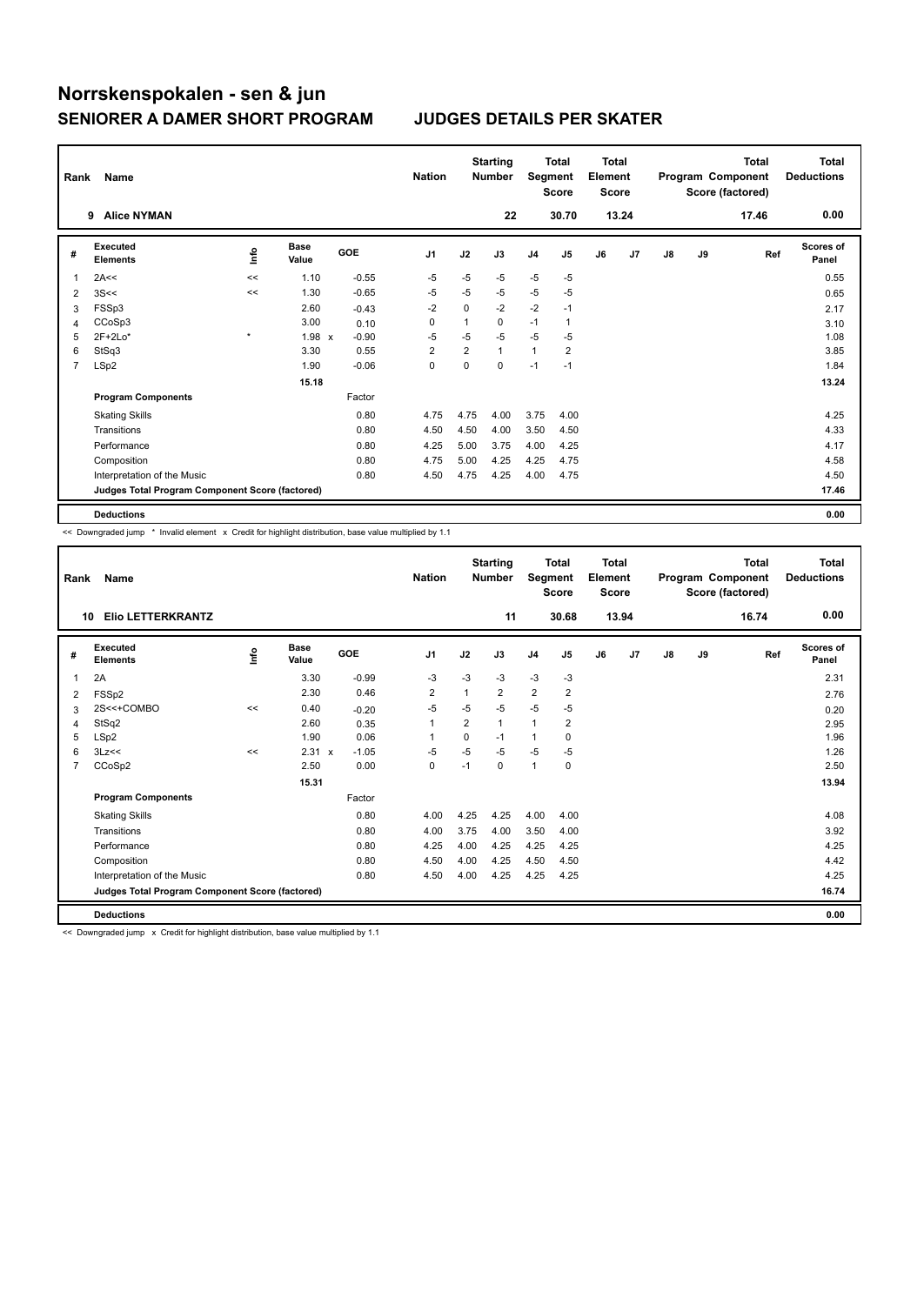| Rank | Name                                            |         |                      |            | <b>Nation</b>  |                | <b>Starting</b><br><b>Number</b> | Segment        | <b>Total</b><br><b>Score</b> | <b>Total</b><br>Element<br><b>Score</b> |                |    |    | <b>Total</b><br>Program Component<br>Score (factored) | Total<br><b>Deductions</b> |
|------|-------------------------------------------------|---------|----------------------|------------|----------------|----------------|----------------------------------|----------------|------------------------------|-----------------------------------------|----------------|----|----|-------------------------------------------------------|----------------------------|
| 11   | <b>Hilda EVERTSSON</b>                          |         |                      |            |                |                | 15                               |                | 30.66                        |                                         | 15.40          |    |    | 16.26                                                 | $-1.00$                    |
| #    | <b>Executed</b><br><b>Elements</b>              | ۴٥      | <b>Base</b><br>Value | <b>GOE</b> | J <sub>1</sub> | J2             | J3                               | J <sub>4</sub> | J <sub>5</sub>               | J6                                      | J <sub>7</sub> | J8 | J9 | Ref                                                   | <b>Scores of</b><br>Panel  |
| 1    | 2Aq                                             | q       | 3.30                 | $-0.88$    | $-2$           | $-4$           | $-3$                             | $-2$           | $-3$                         |                                         |                |    |    |                                                       | 2.42                       |
| 2    | 3Lo<<                                           | <<      | 1.70                 | $-0.85$    | $-5$           | $-5$           | $-5$                             | $-5$           | -5                           |                                         |                |    |    |                                                       | 0.85                       |
| 3    | FCSp2                                           |         | 2.30                 | 0.08       | $-1$           | 2              | 0                                | 0              | $\mathbf{1}$                 |                                         |                |    |    |                                                       | 2.38                       |
| 4    | 2Lz+2T*                                         | $\star$ | 2.10                 | $-1.05$    | $-5$           | $-5$           | $-5$                             | $-5$           | $-5$                         |                                         |                |    |    |                                                       | 1.05                       |
| 5    | CCoSp2                                          |         | 2.50                 | 0.00       | 0              | 0              | 0                                | $\mathbf 0$    | 1                            |                                         |                |    |    |                                                       | 2.50                       |
| 6    | StSq2                                           |         | 2.60                 | 0.09       | $-1$           | $\overline{2}$ | $-1$                             | $\mathbf{1}$   | 1                            |                                         |                |    |    |                                                       | 2.69                       |
| 7    | LSp4                                            |         | 2.70                 | 0.81       | 3              | 3              | 3                                | 3              | 3                            |                                         |                |    |    |                                                       | 3.51                       |
|      |                                                 |         | 17.20                |            |                |                |                                  |                |                              |                                         |                |    |    |                                                       | 15.40                      |
|      | <b>Program Components</b>                       |         |                      | Factor     |                |                |                                  |                |                              |                                         |                |    |    |                                                       |                            |
|      | <b>Skating Skills</b>                           |         |                      | 0.80       | 3.75           | 4.50           | 4.00                             | 4.25           | 4.00                         |                                         |                |    |    |                                                       | 4.08                       |
|      | Transitions                                     |         |                      | 0.80       | 3.75           | 4.25           | 3.75                             | 4.00           | 4.00                         |                                         |                |    |    |                                                       | 3.92                       |
|      | Performance                                     |         |                      | 0.80       | 3.75           | 4.75           | 4.00                             | 3.75           | 4.25                         |                                         |                |    |    |                                                       | 4.00                       |
|      | Composition                                     |         |                      | 0.80       | 4.25           | 4.75           | 4.25                             | 4.25           | 4.25                         |                                         |                |    |    |                                                       | 4.25                       |
|      | Interpretation of the Music                     |         |                      | 0.80       | 4.00           | 4.50           | 4.00                             | 4.00           | 4.25                         |                                         |                |    |    |                                                       | 4.08                       |
|      | Judges Total Program Component Score (factored) |         |                      |            |                |                |                                  |                |                              |                                         |                |    |    |                                                       | 16.26                      |
|      | <b>Deductions</b>                               |         | Falls:               | $-1.00(1)$ |                |                |                                  |                |                              |                                         |                |    |    |                                                       | $-1.00$                    |

<< Downgraded jump \* Invalid element q Jump landed on the quarter

| Rank           | <b>Name</b>                                     |         |                      |            | <b>Nation</b>            |                | <b>Starting</b><br><b>Number</b> | Segment        | <b>Total</b><br><b>Score</b> | <b>Total</b><br>Element<br><b>Score</b> |       |    |    | <b>Total</b><br>Program Component<br>Score (factored) | <b>Total</b><br><b>Deductions</b> |
|----------------|-------------------------------------------------|---------|----------------------|------------|--------------------------|----------------|----------------------------------|----------------|------------------------------|-----------------------------------------|-------|----|----|-------------------------------------------------------|-----------------------------------|
|                | <b>Danielle KRISTENSSON</b><br>$12 \,$          |         |                      |            |                          |                | 16                               |                | 30.62                        |                                         | 14.70 |    |    | 16.92                                                 | $-1.00$                           |
| #              | <b>Executed</b><br><b>Elements</b>              | ١nf٥    | <b>Base</b><br>Value | GOE        | J <sub>1</sub>           | J2             | J3                               | J <sub>4</sub> | J <sub>5</sub>               | J6                                      | J7    | J8 | J9 | Ref                                                   | <b>Scores of</b><br>Panel         |
|                | T*+COMBO                                        | $\star$ | 0.00                 | 0.00       | $\overline{\phantom{a}}$ |                |                                  | ٠              | $\overline{\phantom{a}}$     |                                         |       |    |    |                                                       | 0.00                              |
| 2              | 3S<                                             | $\prec$ | 3.44                 | $-1.72$    | $-5$                     | $-5$           | $-5$                             | $-5$           | $-5$                         |                                         |       |    |    |                                                       | 1.72                              |
| 3              | LSp2                                            |         | 1.90                 | 0.19       | $\mathbf{1}$             | 1              | 1                                | 0              | 1                            |                                         |       |    |    |                                                       | 2.09                              |
| 4              | A*                                              | $\star$ | 0.00 x               | 0.00       |                          |                |                                  |                |                              |                                         |       |    |    |                                                       | 0.00                              |
| 5              | FSSp4                                           |         | 3.00                 | 0.40       | $\overline{2}$           | $\overline{2}$ | 1                                | $\mathbf{1}$   |                              |                                         |       |    |    |                                                       | 3.40                              |
| 6              | StSq3                                           |         | 3.30                 | 0.22       | $\mathbf{1}$             | $\overline{2}$ | 0                                | $-4$           |                              |                                         |       |    |    |                                                       | 3.52                              |
| $\overline{7}$ | CCoSp4                                          |         | 3.50                 | 0.47       | $\mathbf{1}$             | 2              | $\overline{1}$                   | $\mathbf{1}$   | $\overline{2}$               |                                         |       |    |    |                                                       | 3.97                              |
|                |                                                 |         | 15.14                |            |                          |                |                                  |                |                              |                                         |       |    |    |                                                       | 14.70                             |
|                | <b>Program Components</b>                       |         |                      | Factor     |                          |                |                                  |                |                              |                                         |       |    |    |                                                       |                                   |
|                | <b>Skating Skills</b>                           |         |                      | 0.80       | 4.75                     | 4.75           | 4.00                             | 4.25           | 4.00                         |                                         |       |    |    |                                                       | 4.33                              |
|                | Transitions                                     |         |                      | 0.80       | 4.25                     | 4.25           | 3.50                             | 4.00           | 4.00                         |                                         |       |    |    |                                                       | 4.08                              |
|                | Performance                                     |         |                      | 0.80       | 4.25                     | 4.25           | 3.25                             | 4.25           | 3.75                         |                                         |       |    |    |                                                       | 4.08                              |
|                | Composition                                     |         |                      | 0.80       | 4.50                     | 4.50           | 3.75                             | 4.50           | 4.25                         |                                         |       |    |    |                                                       | 4.42                              |
|                | Interpretation of the Music                     |         |                      | 0.80       | 4.50                     | 4.50           | 3.50                             | 4.50           | 3.75                         |                                         |       |    |    |                                                       | 4.25                              |
|                | Judges Total Program Component Score (factored) |         |                      |            |                          |                |                                  |                |                              |                                         |       |    |    |                                                       | 16.92                             |
|                | <b>Deductions</b>                               |         | Falls:               | $-1.00(1)$ |                          |                |                                  |                |                              |                                         |       |    |    |                                                       | $-1.00$                           |

< Under-rotated jump \* Invalid element x Credit for highlight distribution, base value multiplied by 1.1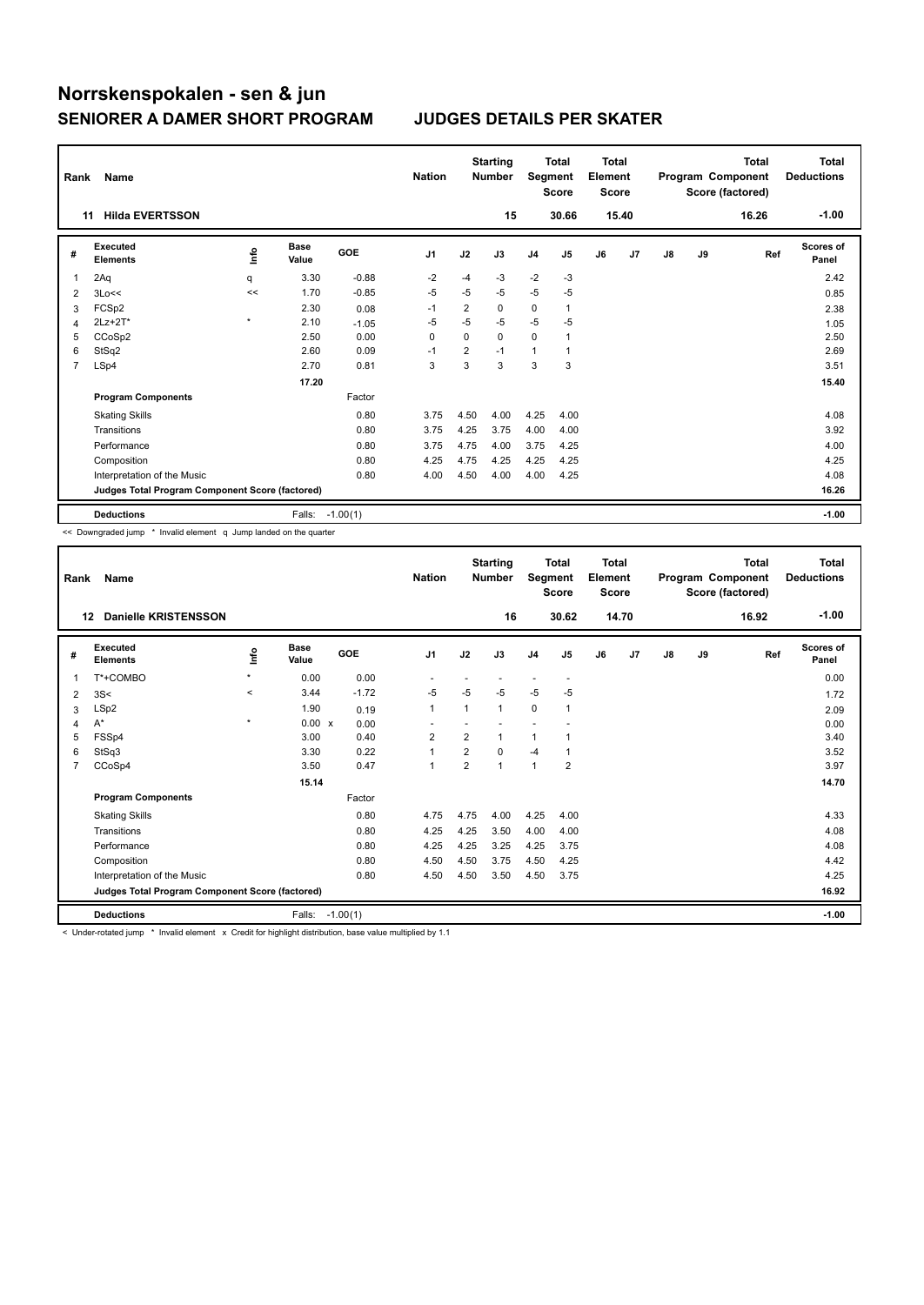| Rank | Name                                            |      |                      |         | <b>Nation</b>  |          | <b>Starting</b><br><b>Number</b> | Segment        | <b>Total</b><br><b>Score</b> | <b>Total</b><br>Element<br><b>Score</b> |       |               |    | <b>Total</b><br>Program Component<br>Score (factored) | Total<br><b>Deductions</b> |
|------|-------------------------------------------------|------|----------------------|---------|----------------|----------|----------------------------------|----------------|------------------------------|-----------------------------------------|-------|---------------|----|-------------------------------------------------------|----------------------------|
|      | Nathalie SÖDERLIND<br>13                        |      |                      |         |                |          | 3                                |                | 29.79                        |                                         | 13.91 |               |    | 15.88                                                 | 0.00                       |
| #    | <b>Executed</b><br><b>Elements</b>              | ١nfo | <b>Base</b><br>Value | GOE     | J <sub>1</sub> | J2       | J3                               | J <sub>4</sub> | J5                           | J6                                      | J7    | $\mathsf{J}8$ | J9 | Ref                                                   | Scores of<br>Panel         |
| 1    | 2A<<                                            | <<   | 1.10                 | $-0.55$ | $-5$           | $-5$     | $-5$                             | $-5$           | $-5$                         |                                         |       |               |    |                                                       | 0.55                       |
| 2    | 3S<<                                            | <<   | 1.30                 | $-0.65$ | $-5$           | $-5$     | $-5$                             | $-5$           | $-5$                         |                                         |       |               |    |                                                       | 0.65                       |
| 3    | FCSp3                                           |      | 2.80                 | 0.28    | 1              | 1        | $\overline{1}$                   | 1              |                              |                                         |       |               |    |                                                       | 3.08                       |
| 4    | CCoSp4                                          |      | 3.50                 | 0.12    | -1             | $\Omega$ | $\mathbf{1}$                     | 0              | 0                            |                                         |       |               |    |                                                       | 3.62                       |
| 5    | StSq2                                           |      | 2.60                 | 0.17    | 0              | 1        | 0                                | $\mathbf{1}$   |                              |                                         |       |               |    |                                                       | 2.77                       |
| 6    | 3Lo<<+COMBO                                     | <<   | $1.87 \times$        | $-0.85$ | $-5$           | $-5$     | $-5$                             | $-5$           | $-5$                         |                                         |       |               |    |                                                       | 1.02                       |
| 7    | LSp2                                            |      | 1.90                 | 0.32    | 3              | 0        | 1                                | 4              | $\mathbf{1}$                 |                                         |       |               |    |                                                       | 2.22                       |
|      |                                                 |      | 15.07                |         |                |          |                                  |                |                              |                                         |       |               |    |                                                       | 13.91                      |
|      | <b>Program Components</b>                       |      |                      | Factor  |                |          |                                  |                |                              |                                         |       |               |    |                                                       |                            |
|      | <b>Skating Skills</b>                           |      |                      | 0.80    | 4.75           | 4.00     | 4.00                             | 3.75           | 3.50                         |                                         |       |               |    |                                                       | 3.92                       |
|      | Transitions                                     |      |                      | 0.80    | 4.25           | 3.75     | 3.75                             | 3.75           | 3.75                         |                                         |       |               |    |                                                       | 3.75                       |
|      | Performance                                     |      |                      | 0.80    | 4.25           | 3.75     | 3.75                             | 3.75           | 3.75                         |                                         |       |               |    |                                                       | 3.75                       |
|      | Composition                                     |      |                      | 0.80    | 4.50           | 4.25     | 4.00                             | 4.25           | 4.25                         |                                         |       |               |    |                                                       | 4.25                       |
|      | Interpretation of the Music                     |      |                      | 0.80    | 4.50           | 4.00     | 4.25                             | 4.00           | 4.25                         |                                         |       |               |    |                                                       | 4.17                       |
|      | Judges Total Program Component Score (factored) |      |                      |         |                |          |                                  |                |                              |                                         |       |               |    |                                                       | 15.88                      |
|      | <b>Deductions</b>                               |      |                      |         |                |          |                                  |                |                              |                                         |       |               |    |                                                       | 0.00                       |

<< Downgraded jump x Credit for highlight distribution, base value multiplied by 1.1

| Rank           | Name                                            |          |                      |            | <b>Nation</b>  |      | <b>Starting</b><br><b>Number</b> | Segment        | Total<br><b>Score</b> | <b>Total</b><br>Element<br><b>Score</b> |       |    |    | Total<br>Program Component<br>Score (factored) | <b>Total</b><br><b>Deductions</b> |
|----------------|-------------------------------------------------|----------|----------------------|------------|----------------|------|----------------------------------|----------------|-----------------------|-----------------------------------------|-------|----|----|------------------------------------------------|-----------------------------------|
|                | <b>Frida SANDGREN</b><br>14                     |          |                      |            |                |      | 6                                |                | 29.42                 |                                         | 14.96 |    |    | 16.46                                          | $-2.00$                           |
| #              | Executed<br><b>Elements</b>                     | lnfo     | <b>Base</b><br>Value | GOE        | J <sub>1</sub> | J2   | J3                               | J <sub>4</sub> | J5                    | J6                                      | J7    | J8 | J9 | Ref                                            | <b>Scores of</b><br>Panel         |
| 1              | FSSp4                                           |          | 3.00                 | 0.30       | 1              | 1    | $\mathbf{1}$                     | $\mathbf{1}$   | 1                     |                                         |       |    |    |                                                | 3.30                              |
| $\overline{2}$ | 3S<                                             | $\hat{}$ | 3.44                 | $-1.72$    | $-5$           | $-5$ | $-5$                             | $-5$           | $-5$                  |                                         |       |    |    |                                                | 1.72                              |
| 3              | 2T+COMBO                                        |          | 1.30                 | $-0.65$    | $-5$           | $-5$ | $-5$                             | $-5$           | $-5$                  |                                         |       |    |    |                                                | 0.65                              |
| 4              | CCoSp3                                          |          | 3.00                 | 0.30       | 1              |      | 1                                | $\overline{1}$ | $\overline{2}$        |                                         |       |    |    |                                                | 3.30                              |
| 5              | StSq2                                           |          | 2.60                 | 0.26       |                | 2    | 1                                | 1              |                       |                                         |       |    |    |                                                | 2.86                              |
| 6              | 2A<                                             | $\prec$  | $2.90 \times$        | $-1.32$    | $-5$           | $-5$ | $-5$                             | $-5$           | $-5$                  |                                         |       |    |    |                                                | 1.58                              |
| $\overline{7}$ | LSp1                                            |          | 1.50                 | 0.05       | $\mathbf{1}$   | 1    | $\Omega$                         | $\mathbf 0$    | $\mathbf 0$           |                                         |       |    |    |                                                | 1.55                              |
|                |                                                 |          | 17.74                |            |                |      |                                  |                |                       |                                         |       |    |    |                                                | 14.96                             |
|                | <b>Program Components</b>                       |          |                      | Factor     |                |      |                                  |                |                       |                                         |       |    |    |                                                |                                   |
|                | <b>Skating Skills</b>                           |          |                      | 0.80       | 4.75           | 4.50 | 4.25                             | 4.25           | 4.25                  |                                         |       |    |    |                                                | 4.33                              |
|                | Transitions                                     |          |                      | 0.80       | 4.00           | 3.75 | 4.00                             | 4.00           | 3.50                  |                                         |       |    |    |                                                | 3.92                              |
|                | Performance                                     |          |                      | 0.80       | 4.25           | 4.00 | 4.00                             | 3.75           | 4.00                  |                                         |       |    |    |                                                | 4.00                              |
|                | Composition                                     |          |                      | 0.80       | 4.50           | 4.25 | 4.25                             | 4.25           | 4.00                  |                                         |       |    |    |                                                | 4.25                              |
|                | Interpretation of the Music                     |          |                      | 0.80       | 4.25           | 3.75 | 4.25                             | 4.25           | 3.75                  |                                         |       |    |    |                                                | 4.08                              |
|                | Judges Total Program Component Score (factored) |          |                      |            |                |      |                                  |                |                       |                                         |       |    |    |                                                | 16.46                             |
|                | <b>Deductions</b>                               |          | Falls:               | $-2.00(2)$ |                |      |                                  |                |                       |                                         |       |    |    |                                                | $-2.00$                           |

< Under-rotated jump x Credit for highlight distribution, base value multiplied by 1.1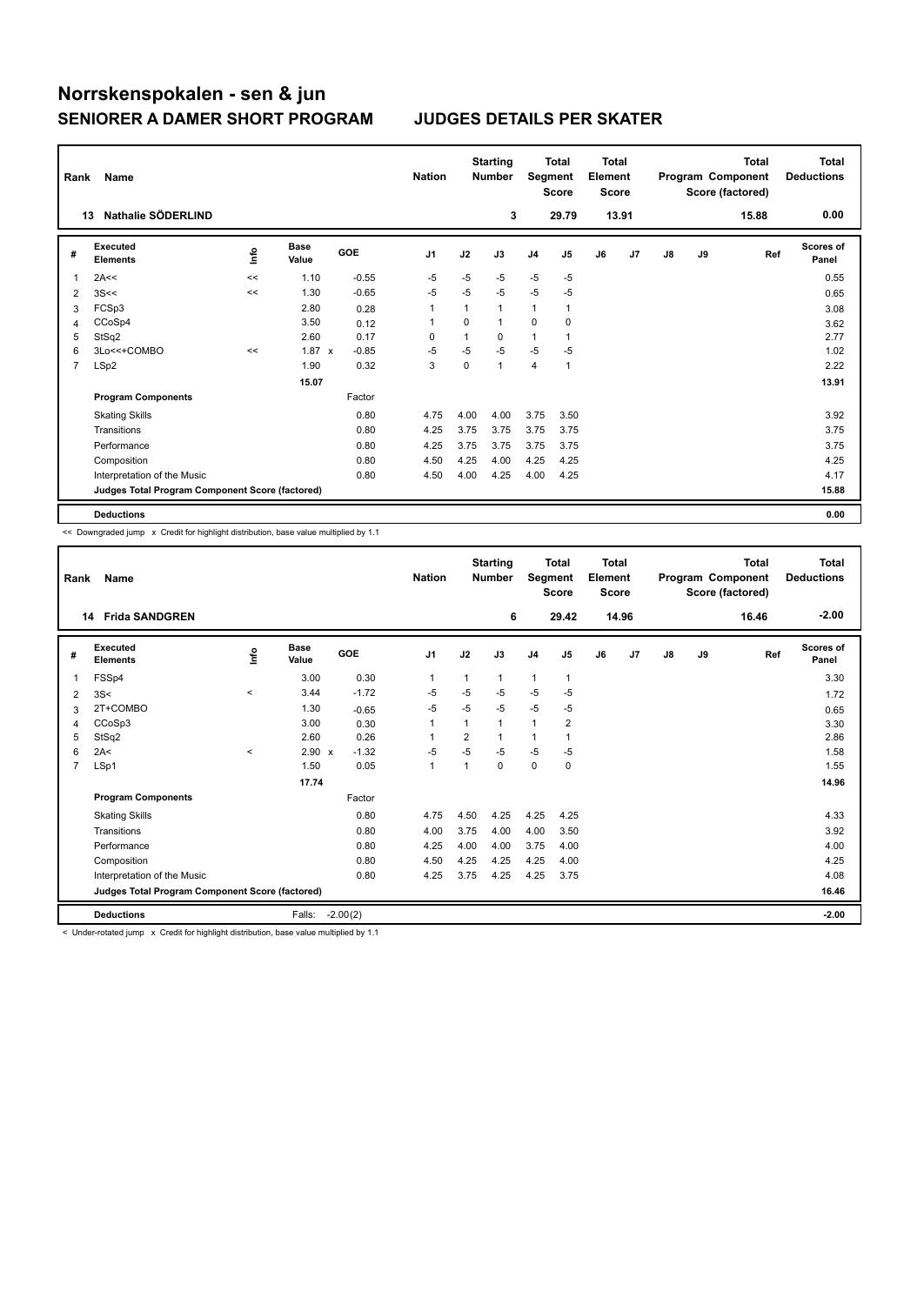| Rank           | Name                                            |            |                      |            | <b>Nation</b>           |      | <b>Starting</b><br><b>Number</b> | Segment        | <b>Total</b><br><b>Score</b> | <b>Total</b><br>Element<br><b>Score</b> |                |    |    | <b>Total</b><br>Program Component<br>Score (factored) | <b>Total</b><br><b>Deductions</b> |
|----------------|-------------------------------------------------|------------|----------------------|------------|-------------------------|------|----------------------------------|----------------|------------------------------|-----------------------------------------|----------------|----|----|-------------------------------------------------------|-----------------------------------|
|                | <b>Jessica IRVEBRANT</b><br>15                  |            |                      |            |                         |      | 14                               |                | 29.33                        |                                         | 13.67          |    |    | 15.66                                                 | 0.00                              |
| #              | Executed<br><b>Elements</b>                     | <b>Lin</b> | <b>Base</b><br>Value | <b>GOE</b> | J <sub>1</sub>          | J2   | J3                               | J <sub>4</sub> | J <sub>5</sub>               | J6                                      | J <sub>7</sub> | J8 | J9 | Ref                                                   | <b>Scores of</b><br>Panel         |
| 1              | $3S < +2T$                                      | <<         | 2.60                 | $-0.61$    | -4                      | $-4$ | $-5$                             | $-5$           | $-5$                         |                                         |                |    |    |                                                       | 1.99                              |
| 2              | 2A<<                                            | <<         | 1.10                 | $-0.44$    | $-4$                    | $-4$ | $-4$                             | $-4$           | $-4$                         |                                         |                |    |    |                                                       | 0.66                              |
| 3              | LSp3                                            |            | 2.40                 | 0.08       | $\overline{1}$          | 0    | 0                                | $-1$           | 1                            |                                         |                |    |    |                                                       | 2.48                              |
| 4              | FSSp2                                           |            | 2.30                 | 0.15       | 0                       |      | $\Omega$                         | $\mathbf{1}$   |                              |                                         |                |    |    |                                                       | 2.45                              |
| 5              | StSq2                                           |            | 2.60                 | 0.09       | $\mathbf 0$             |      | $\Omega$                         | $\mathbf 0$    | 1                            |                                         |                |    |    |                                                       | 2.69                              |
| 6              | $2Lo*$                                          | $\star$    | 0.00 x               | 0.00       |                         |      |                                  | ٠              |                              |                                         |                |    |    |                                                       | 0.00                              |
| $\overline{7}$ | CCoSp3                                          |            | 3.00                 | 0.40       | $\overline{\mathbf{c}}$ |      | 1                                | $\mathbf 0$    | $\overline{2}$               |                                         |                |    |    |                                                       | 3.40                              |
|                |                                                 |            | 14.00                |            |                         |      |                                  |                |                              |                                         |                |    |    |                                                       | 13.67                             |
|                | <b>Program Components</b>                       |            |                      | Factor     |                         |      |                                  |                |                              |                                         |                |    |    |                                                       |                                   |
|                | <b>Skating Skills</b>                           |            |                      | 0.80       | 3.75                    | 4.50 | 3.50                             | 3.75           | 4.00                         |                                         |                |    |    |                                                       | 3.83                              |
|                | Transitions                                     |            |                      | 0.80       | 3.75                    | 4.00 | 3.50                             | 3.50           | 4.00                         |                                         |                |    |    |                                                       | 3.75                              |
|                | Performance                                     |            |                      | 0.80       | 4.00                    | 4.25 | 3.75                             | 3.50           | 4.00                         |                                         |                |    |    |                                                       | 3.92                              |
|                | Composition                                     |            |                      | 0.80       | 4.25                    | 4.50 | 3.50                             | 3.75           | 4.25                         |                                         |                |    |    |                                                       | 4.08                              |
|                | Interpretation of the Music                     |            |                      | 0.80       | 4.25                    | 4.25 | 3.75                             | 3.75           | 4.00                         |                                         |                |    |    |                                                       | 4.00                              |
|                | Judges Total Program Component Score (factored) |            |                      |            |                         |      |                                  |                |                              |                                         |                |    |    |                                                       | 15.66                             |
|                | <b>Deductions</b>                               |            |                      |            |                         |      |                                  |                |                              |                                         |                |    |    |                                                       | 0.00                              |

<< Downgraded jump \* Invalid element x Credit for highlight distribution, base value multiplied by 1.1

| Rank           | <b>Name</b>                                     |         |                      |         | <b>Nation</b>            |                | <b>Starting</b><br><b>Number</b> | Segment        | <b>Total</b><br><b>Score</b> | <b>Total</b><br>Element<br><b>Score</b> |       |               |    | <b>Total</b><br>Program Component<br>Score (factored) | <b>Total</b><br><b>Deductions</b> |
|----------------|-------------------------------------------------|---------|----------------------|---------|--------------------------|----------------|----------------------------------|----------------|------------------------------|-----------------------------------------|-------|---------------|----|-------------------------------------------------------|-----------------------------------|
|                | <b>Amanda SABEL</b><br>16                       |         |                      |         |                          |                | 12                               |                | 28.77                        |                                         | 13.23 |               |    | 15.54                                                 | 0.00                              |
| #              | Executed<br><b>Elements</b>                     | lnfo    | <b>Base</b><br>Value | GOE     | J <sub>1</sub>           | J2             | J3                               | J <sub>4</sub> | J5                           | J6                                      | J7    | $\mathsf{J}8$ | J9 | Ref                                                   | <b>Scores of</b><br>Panel         |
| 1              | $2S^*$                                          | $\star$ | 0.00                 | 0.00    |                          |                |                                  |                |                              |                                         |       |               |    |                                                       | 0.00                              |
| 2              | 2A<<                                            | <<      | 1.10                 | $-0.55$ | $-5$                     | $-5$           | $-5$                             | $-5$           | $-5$                         |                                         |       |               |    |                                                       | 0.55                              |
| 3              | $1F*+1T*$                                       | $\star$ | 0.00                 | 0.00    | $\overline{\phantom{a}}$ |                |                                  |                |                              |                                         |       |               |    |                                                       | 0.00                              |
| 4              | FCSp3                                           |         | 2.80                 | 0.37    | 1                        | 1              | $\overline{2}$                   | $\overline{2}$ | 1                            |                                         |       |               |    |                                                       | 3.17                              |
| 5              | LSp4                                            |         | 2.70                 | 0.54    | $\mathbf{1}$             | $\overline{2}$ | $\overline{2}$                   | $\overline{2}$ | 2                            |                                         |       |               |    |                                                       | 3.24                              |
| 6              | StSq2                                           |         | 2.60                 | 0.17    | $\mathbf{1}$             |                | 0                                | $\overline{2}$ | 0                            |                                         |       |               |    |                                                       | 2.77                              |
| $\overline{7}$ | CCoSp4                                          |         | 3.50                 | 0.00    | $\mathbf 0$              | $\Omega$       | $\Omega$                         | $-2$           | $\mathbf 0$                  |                                         |       |               |    |                                                       | 3.50                              |
|                |                                                 |         | 12.70                |         |                          |                |                                  |                |                              |                                         |       |               |    |                                                       | 13.23                             |
|                | <b>Program Components</b>                       |         |                      | Factor  |                          |                |                                  |                |                              |                                         |       |               |    |                                                       |                                   |
|                | <b>Skating Skills</b>                           |         |                      | 0.80    | 3.75                     | 4.25           | 4.00                             | 4.00           | 3.75                         |                                         |       |               |    |                                                       | 3.92                              |
|                | Transitions                                     |         |                      | 0.80    | 3.75                     | 3.75           | 3.50                             | 3.75           | 3.50                         |                                         |       |               |    |                                                       | 3.67                              |
|                | Performance                                     |         |                      | 0.80    | 3.75                     | 4.00           | 3.75                             | 4.00           | 3.75                         |                                         |       |               |    |                                                       | 3.83                              |
|                | Composition                                     |         |                      | 0.80    | 4.00                     | 4.25           | 4.00                             | 4.25           | 3.75                         |                                         |       |               |    |                                                       | 4.08                              |
|                | Interpretation of the Music                     |         |                      | 0.80    | 4.00                     | 4.00           | 3.75                             | 4.00           | 3.50                         |                                         |       |               |    |                                                       | 3.92                              |
|                | Judges Total Program Component Score (factored) |         |                      |         |                          |                |                                  |                |                              |                                         |       |               |    |                                                       | 15.54                             |
|                | <b>Deductions</b>                               |         |                      |         |                          |                |                                  |                |                              |                                         |       |               |    |                                                       | 0.00                              |

<< Downgraded jump \* Invalid element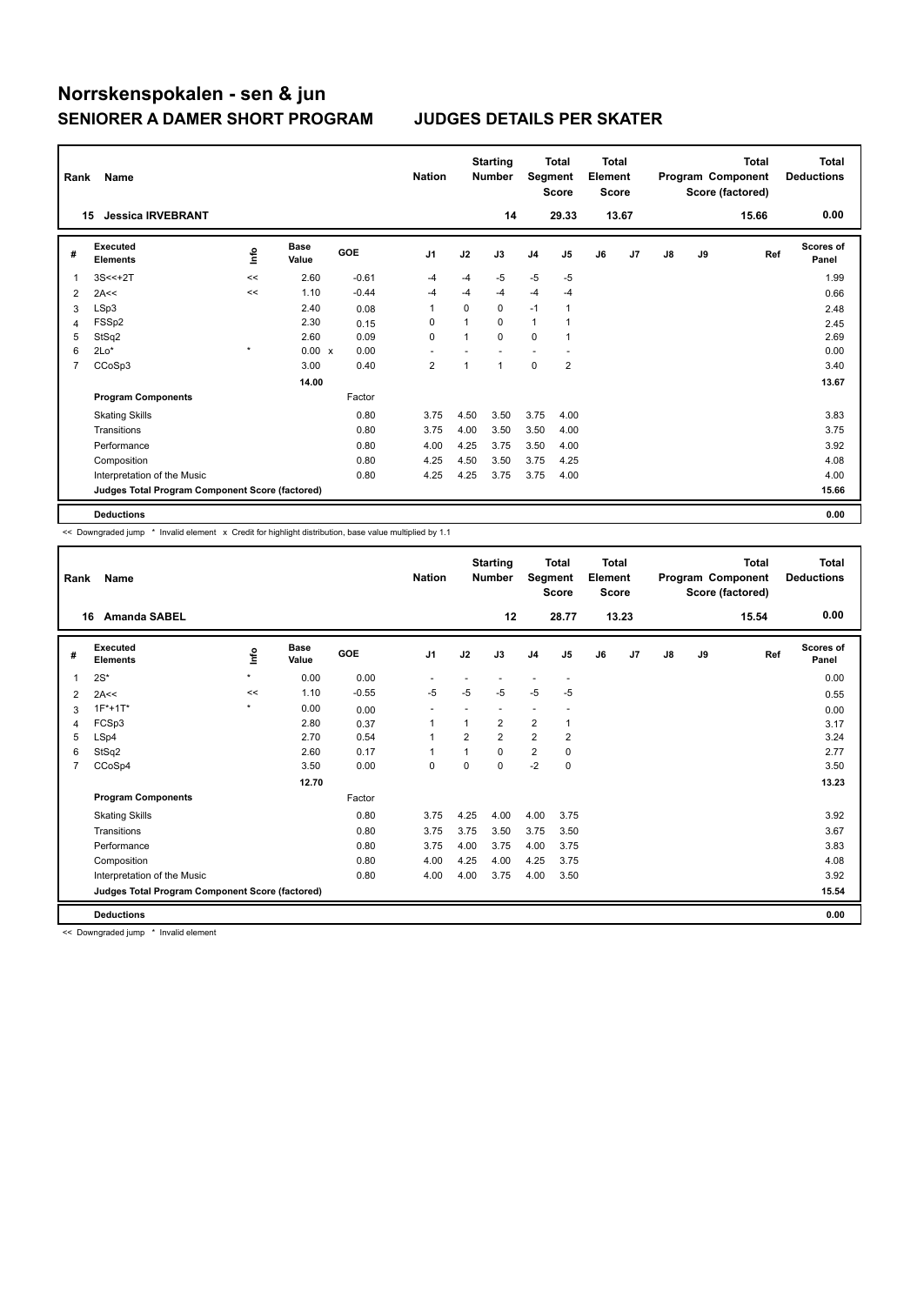| Rank | Name                                            |         |                      |            | <b>Nation</b>  |                         | <b>Starting</b><br><b>Number</b> | Segment        | <b>Total</b><br><b>Score</b> | <b>Total</b><br>Element<br><b>Score</b> |       |               |    | <b>Total</b><br>Program Component<br>Score (factored) | Total<br><b>Deductions</b> |
|------|-------------------------------------------------|---------|----------------------|------------|----------------|-------------------------|----------------------------------|----------------|------------------------------|-----------------------------------------|-------|---------------|----|-------------------------------------------------------|----------------------------|
|      | Zoe TOMLEY<br>17                                |         |                      |            |                |                         | 5                                |                | 28.58                        |                                         | 12.80 |               |    | 15.78                                                 | 0.00                       |
| #    | <b>Executed</b><br><b>Elements</b>              | ١nfo    | <b>Base</b><br>Value | <b>GOE</b> | J <sub>1</sub> | J2                      | J3                               | J <sub>4</sub> | J5                           | J6                                      | J7    | $\mathsf{J}8$ | J9 | Ref                                                   | Scores of<br>Panel         |
| 1    | 2A<<                                            | <<      | 1.10                 | $-0.55$    | $-5$           | $-5$                    | $-5$                             | $-5$           | $-5$                         |                                         |       |               |    |                                                       | 0.55                       |
| 2    | 3S<<                                            | <<      | 1.30                 | $-0.65$    | $-5$           | $-5$                    | $-5$                             | $-5$           | $-5$                         |                                         |       |               |    |                                                       | 0.65                       |
| 3    | FSSp3                                           |         | 2.60                 | 0.00       | $-2$           | 0                       | 0                                | 0              | 0                            |                                         |       |               |    |                                                       | 2.60                       |
| 4    | CCoSp3                                          |         | 3.00                 | 0.30       | 1              | 1                       | $\mathbf{1}$                     | 1              | 2                            |                                         |       |               |    |                                                       | 3.30                       |
| 5    | $2F+2Tq*$                                       | $\star$ | 1.98 x               | $-0.90$    | $-5$           | $-5$                    | $-5$                             | $-5$           | $-5$                         |                                         |       |               |    |                                                       | 1.08                       |
| 6    | LSp3                                            |         | 2.40                 | 0.24       | $\overline{1}$ | 0                       | $\mathbf{1}$                     | $\overline{2}$ | $\overline{1}$               |                                         |       |               |    |                                                       | 2.64                       |
| 7    | StSq1                                           |         | 1.80                 | 0.18       | $\overline{1}$ | $\overline{\mathbf{c}}$ | $\overline{ }$                   | 1              | 0                            |                                         |       |               |    |                                                       | 1.98                       |
|      |                                                 |         | 14.18                |            |                |                         |                                  |                |                              |                                         |       |               |    |                                                       | 12.80                      |
|      | <b>Program Components</b>                       |         |                      | Factor     |                |                         |                                  |                |                              |                                         |       |               |    |                                                       |                            |
|      | <b>Skating Skills</b>                           |         |                      | 0.80       | 4.00           | 3.75                    | 4.00                             | 3.75           | 3.75                         |                                         |       |               |    |                                                       | 3.83                       |
|      | Transitions                                     |         |                      | 0.80       | 4.00           | 3.75                    | 3.75                             | 3.50           | 4.00                         |                                         |       |               |    |                                                       | 3.83                       |
|      | Performance                                     |         |                      | 0.80       | 3.75           | 4.25                    | 4.00                             | 3.50           | 3.75                         |                                         |       |               |    |                                                       | 3.83                       |
|      | Composition                                     |         |                      | 0.80       | 4.25           | 4.25                    | 4.25                             | 3.75           | 4.25                         |                                         |       |               |    |                                                       | 4.25                       |
|      | Interpretation of the Music                     |         |                      | 0.80       | 4.00           | 4.00                    | 4.25                             | 4.00           | 4.00                         |                                         |       |               |    |                                                       | 4.00                       |
|      | Judges Total Program Component Score (factored) |         |                      |            |                |                         |                                  |                |                              |                                         |       |               |    |                                                       | 15.78                      |
|      | <b>Deductions</b>                               |         |                      |            |                |                         |                                  |                |                              |                                         |       |               |    |                                                       | 0.00                       |

<< Downgraded jump \* Invalid element x Credit for highlight distribution, base value multiplied by 1.1 q Jump landed on the quarter

| Rank | <b>Name</b>                                     |         |                      |         | <b>Nation</b>  |      | <b>Starting</b><br><b>Number</b> | Segment        | <b>Total</b><br><b>Score</b> | <b>Total</b><br>Element<br><b>Score</b> |       |               |    | <b>Total</b><br>Program Component<br>Score (factored) | <b>Total</b><br><b>Deductions</b> |
|------|-------------------------------------------------|---------|----------------------|---------|----------------|------|----------------------------------|----------------|------------------------------|-----------------------------------------|-------|---------------|----|-------------------------------------------------------|-----------------------------------|
|      | Kajsa ÖSTMAN<br>18                              |         |                      |         |                |      | $\overline{7}$                   |                | 27.92                        |                                         | 12.78 |               |    | 15.14                                                 | 0.00                              |
| #    | Executed<br><b>Elements</b>                     | Linfo   | <b>Base</b><br>Value | GOE     | J <sub>1</sub> | J2   | J3                               | J <sub>4</sub> | J5                           | J6                                      | J7    | $\mathsf{J}8$ | J9 | Ref                                                   | Scores of<br>Panel                |
| 1    | 3Lo<<                                           | <<      | 1.70                 | $-0.85$ | $-5$           | $-5$ | $-5$                             | $-5$           | $-5$                         |                                         |       |               |    |                                                       | 0.85                              |
| 2    | 2A<<                                            | <<      | 1.10                 | $-0.55$ | -5             | $-5$ | $-5$                             | $-5$           | $-5$                         |                                         |       |               |    |                                                       | 0.55                              |
| 3    | 2F+2T*                                          | $\star$ | 1.80                 | $-0.90$ | $-5$           | $-5$ | $-5$                             | $-5$           | $-5$                         |                                         |       |               |    |                                                       | 0.90                              |
| 4    | CSp3                                            |         | 2.30                 | 0.31    | $\overline{2}$ | 1    | $\Omega$                         | $\overline{2}$ | 1                            |                                         |       |               |    |                                                       | 2.61                              |
| 5    | FSSp3                                           |         | 2.60                 | $-0.09$ | $\mathbf 0$    | $-1$ | $-1$                             | $\mathbf 0$    |                              |                                         |       |               |    |                                                       | 2.51                              |
| 6    | StSq2                                           |         | 2.60                 | 0.26    | $\mathbf{1}$   | 1    | 0                                | $\mathbf{1}$   |                              |                                         |       |               |    |                                                       | 2.86                              |
| 7    | CCoSp2                                          |         | 2.50                 | 0.00    | 0              | 0    | 0                                | 0              | 0                            |                                         |       |               |    |                                                       | 2.50                              |
|      |                                                 |         | 14.60                |         |                |      |                                  |                |                              |                                         |       |               |    |                                                       | 12.78                             |
|      | <b>Program Components</b>                       |         |                      | Factor  |                |      |                                  |                |                              |                                         |       |               |    |                                                       |                                   |
|      | <b>Skating Skills</b>                           |         |                      | 0.80    | 4.00           | 3.75 | 3.25                             | 3.75           | 3.75                         |                                         |       |               |    |                                                       | 3.75                              |
|      | Transitions                                     |         |                      | 0.80    | 3.75           | 3.50 | 3.25                             | 3.50           | 3.75                         |                                         |       |               |    |                                                       | 3.58                              |
|      | Performance                                     |         |                      | 0.80    | 3.75           | 3.75 | 3.50                             | 3.75           | 3.75                         |                                         |       |               |    |                                                       | 3.75                              |
|      | Composition                                     |         |                      | 0.80    | 4.00           | 4.00 | 3.50                             | 4.00           | 3.75                         |                                         |       |               |    |                                                       | 3.92                              |
|      | Interpretation of the Music                     |         |                      | 0.80    | 4.00           | 3.75 | 3.25                             | 4.00           | 4.00                         |                                         |       |               |    |                                                       | 3.92                              |
|      | Judges Total Program Component Score (factored) |         |                      |         |                |      |                                  |                |                              |                                         |       |               |    |                                                       | 15.14                             |
|      | <b>Deductions</b>                               |         |                      |         |                |      |                                  |                |                              |                                         |       |               |    |                                                       | 0.00                              |

<< Downgraded jump \* Invalid element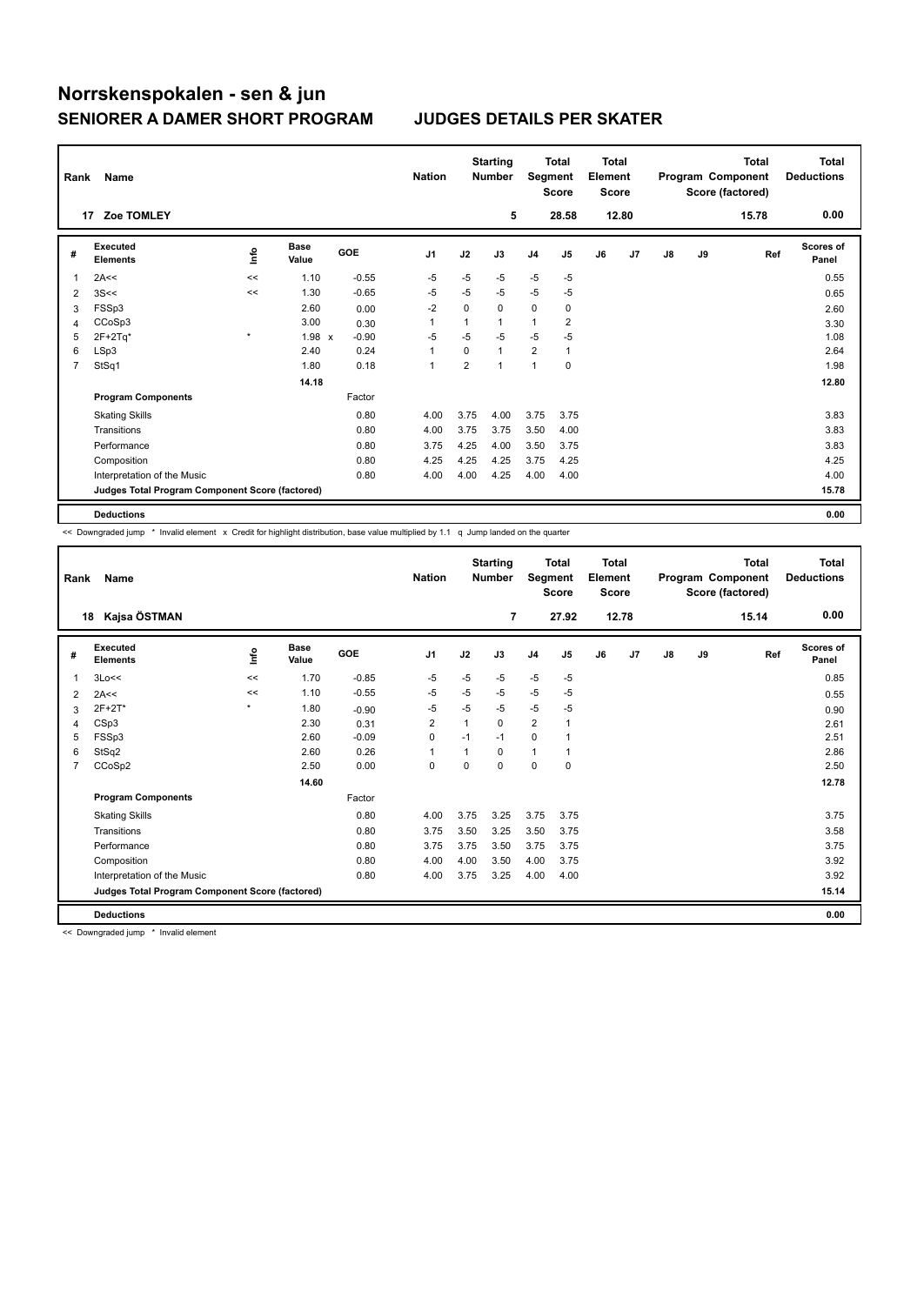| Rank | Name                                            |      |                      |            | <b>Nation</b>  |          | <b>Starting</b><br><b>Number</b> | Segment        | <b>Total</b><br><b>Score</b> | <b>Total</b><br>Element<br><b>Score</b> |                |    |    | <b>Total</b><br>Program Component<br>Score (factored) | Total<br><b>Deductions</b> |
|------|-------------------------------------------------|------|----------------------|------------|----------------|----------|----------------------------------|----------------|------------------------------|-----------------------------------------|----------------|----|----|-------------------------------------------------------|----------------------------|
|      | Joséphine Charlotte SCHNELL<br>19               |      |                      |            |                |          | 23                               |                | 27.23                        |                                         | 13.23          |    |    | 15.00                                                 | $-1.00$                    |
| #    | Executed<br><b>Elements</b>                     | ١nfo | <b>Base</b><br>Value | GOE        | J <sub>1</sub> | J2       | J3                               | J <sub>4</sub> | J <sub>5</sub>               | J6                                      | J <sub>7</sub> | J8 | J9 | Ref                                                   | <b>Scores of</b><br>Panel  |
| 1    | 2A                                              |      | 3.30                 | $-0.99$    | $-3$           | $-3$     | $-3$                             | $-3$           | $-2$                         |                                         |                |    |    |                                                       | 2.31                       |
| 2    | 3S<<+COMBO                                      | <<   | 1.30                 | $-0.65$    | $-5$           | $-5$     | $-5$                             | $-5$           | $-5$                         |                                         |                |    |    |                                                       | 0.65                       |
| 3    | LSp3                                            |      | 2.40                 | 0.24       | $\overline{1}$ |          | 1                                | $\overline{2}$ | 0                            |                                         |                |    |    |                                                       | 2.64                       |
| 4    | 3T<<                                            | <<   | $1.43 \times$        | $-0.65$    | $-5$           | $-5$     | $-5$                             | $-5$           | $-5$                         |                                         |                |    |    |                                                       | 0.78                       |
| 5    | FSSp3                                           |      | 2.60                 | 0.00       | $\Omega$       | $\Omega$ | $-1$                             | $\Omega$       | 0                            |                                         |                |    |    |                                                       | 2.60                       |
| 6    | StSq2                                           |      | 2.60                 | $-0.17$    | $-1$           | $\Omega$ | $-1$                             | $\mathbf{1}$   | $-2$                         |                                         |                |    |    |                                                       | 2.43                       |
| 7    | CCoSp2V                                         |      | 1.88                 | $-0.06$    | $-1$           |          | $\Omega$                         | $-1$           | $\mathbf 0$                  |                                         |                |    |    |                                                       | 1.82                       |
|      |                                                 |      | 15.51                |            |                |          |                                  |                |                              |                                         |                |    |    |                                                       | 13.23                      |
|      | <b>Program Components</b>                       |      |                      | Factor     |                |          |                                  |                |                              |                                         |                |    |    |                                                       |                            |
|      | <b>Skating Skills</b>                           |      |                      | 0.80       | 4.00           | 4.50     | 3.75                             | 4.00           | 3.75                         |                                         |                |    |    |                                                       | 3.92                       |
|      | Transitions                                     |      |                      | 0.80       | 3.75           | 4.00     | 3.50                             | 3.50           | 3.50                         |                                         |                |    |    |                                                       | 3.58                       |
|      | Performance                                     |      |                      | 0.80       | 3.75           | 4.25     | 3.50                             | 3.75           | 3.50                         |                                         |                |    |    |                                                       | 3.67                       |
|      | Composition                                     |      |                      | 0.80       | 4.00           | 4.50     | 3.75                             | 3.75           | 3.50                         |                                         |                |    |    |                                                       | 3.83                       |
|      | Interpretation of the Music                     |      |                      | 0.80       | 4.00           | 4.25     | 3.50                             | 3.75           | 3.25                         |                                         |                |    |    |                                                       | 3.75                       |
|      | Judges Total Program Component Score (factored) |      |                      |            |                |          |                                  |                |                              |                                         |                |    |    |                                                       | 15.00                      |
|      | <b>Deductions</b>                               |      | Falls:               | $-1.00(1)$ |                |          |                                  |                |                              |                                         |                |    |    |                                                       | $-1.00$                    |

<< Downgraded jump x Credit for highlight distribution, base value multiplied by 1.1

| Rank           | Name                                            |         |               |         | <b>Nation</b>  |                | <b>Starting</b><br><b>Number</b> | Segment        | <b>Total</b><br><b>Score</b> | <b>Total</b><br>Element<br><b>Score</b> |       |               |    | <b>Total</b><br>Program Component<br>Score (factored) | <b>Total</b><br><b>Deductions</b> |
|----------------|-------------------------------------------------|---------|---------------|---------|----------------|----------------|----------------------------------|----------------|------------------------------|-----------------------------------------|-------|---------------|----|-------------------------------------------------------|-----------------------------------|
|                | 20<br><b>Maja DICKMAN</b>                       |         |               |         |                |                | 13                               |                | 27.04                        |                                         | 11.46 |               |    | 15.58                                                 | 0.00                              |
| #              | Executed<br><b>Elements</b>                     | lnfo    | Base<br>Value | GOE     | J <sub>1</sub> | J2             | J3                               | J <sub>4</sub> | J5                           | J6                                      | J7    | $\mathsf{J}8$ | J9 | Ref                                                   | Scores of<br>Panel                |
| 1              | $1A^*$                                          | $\star$ | 0.00          | 0.00    |                |                |                                  |                |                              |                                         |       |               |    |                                                       | 0.00                              |
| 2              | $2S^*$                                          | $\star$ | 0.00          | 0.00    |                |                |                                  |                |                              |                                         |       |               |    |                                                       | 0.00                              |
| 3              | FCSp2                                           |         | 2.30          | 0.15    | 1              | $\overline{2}$ | 0                                | 0              | 1                            |                                         |       |               |    |                                                       | 2.45                              |
| 4              | $2Lz + 2T^*$                                    | $\star$ | $2.31 \times$ | $-1.05$ | -5             | $-5$           | $-5$                             | $-5$           | $-5$                         |                                         |       |               |    |                                                       | 1.26                              |
| 5              | StSq2                                           |         | 2.60          | 0.00    | $\Omega$       | $-1$           | $\Omega$                         | 0              | 1                            |                                         |       |               |    |                                                       | 2.60                              |
| 6              | CCoSp4                                          |         | 3.50          | 0.00    | $\mathbf{1}$   | $\Omega$       | 0                                | $\mathbf 0$    | $\Omega$                     |                                         |       |               |    |                                                       | 3.50                              |
| $\overline{7}$ | LSp1                                            |         | 1.50          | 0.15    | $\mathbf{1}$   | 1              | 1                                | $\overline{1}$ | 1                            |                                         |       |               |    |                                                       | 1.65                              |
|                |                                                 |         | 12.21         |         |                |                |                                  |                |                              |                                         |       |               |    |                                                       | 11.46                             |
|                | <b>Program Components</b>                       |         |               | Factor  |                |                |                                  |                |                              |                                         |       |               |    |                                                       |                                   |
|                | <b>Skating Skills</b>                           |         |               | 0.80    | 4.50           | 4.00           | 3.75                             | 3.75           | 3.75                         |                                         |       |               |    |                                                       | 3.83                              |
|                | Transitions                                     |         |               | 0.80    | 4.00           | 3.25           | 3.50                             | 3.75           | 3.75                         |                                         |       |               |    |                                                       | 3.67                              |
|                | Performance                                     |         |               | 0.80    | 4.00           | 3.50           | 3.75                             | 4.25           | 3.75                         |                                         |       |               |    |                                                       | 3.83                              |
|                | Composition                                     |         |               | 0.80    | 4.25           | 3.75           | 4.00                             | 4.25           | 4.00                         |                                         |       |               |    |                                                       | 4.08                              |
|                | Interpretation of the Music                     |         |               | 0.80    | 4.25           | 3.50           | 4.00                             | 4.00           | 4.25                         |                                         |       |               |    |                                                       | 4.08                              |
|                | Judges Total Program Component Score (factored) |         |               |         |                |                |                                  |                |                              |                                         |       |               |    |                                                       | 15.58                             |
|                | <b>Deductions</b>                               |         |               |         |                |                |                                  |                |                              |                                         |       |               |    |                                                       | 0.00                              |

\* Invalid element x Credit for highlight distribution, base value multiplied by 1.1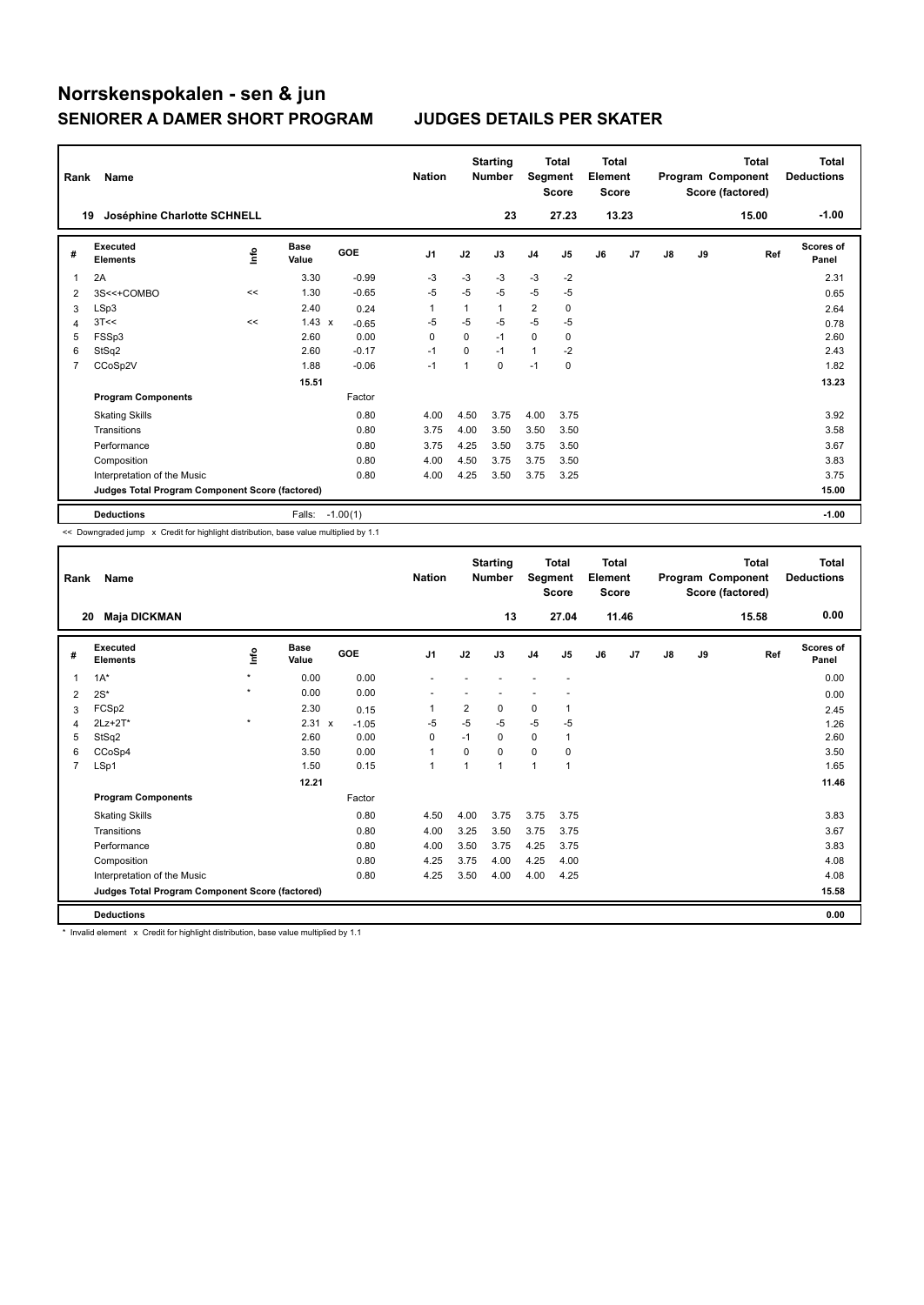| Rank           | Name                                            |         |                      |            | <b>Nation</b>  |      | <b>Starting</b><br><b>Number</b> | Segment        | <b>Total</b><br><b>Score</b> | <b>Total</b><br>Element<br><b>Score</b> |       |               |    | <b>Total</b><br>Program Component<br>Score (factored) | <b>Total</b><br><b>Deductions</b> |
|----------------|-------------------------------------------------|---------|----------------------|------------|----------------|------|----------------------------------|----------------|------------------------------|-----------------------------------------|-------|---------------|----|-------------------------------------------------------|-----------------------------------|
| 21             | Sofia ABRAHAMSSON                               |         |                      |            |                |      | 9                                |                | 26.91                        |                                         | 11.39 |               |    | 15.52                                                 | 0.00                              |
| #              | Executed<br><b>Elements</b>                     | Info    | <b>Base</b><br>Value | <b>GOE</b> | J <sub>1</sub> | J2   | J3                               | J <sub>4</sub> | J5                           | J6                                      | J7    | $\mathsf{J}8$ | J9 | Ref                                                   | <b>Scores of</b><br>Panel         |
| 1              | 2A                                              |         | 3.30                 | $-0.66$    | $-1$           | $-3$ | $-2$                             | $-2$           | $-2$                         |                                         |       |               |    |                                                       | 2.64                              |
| 2              | $2S^*$                                          | $\star$ | 0.00                 | 0.00       | ٠              |      |                                  | ٠              | $\overline{\phantom{a}}$     |                                         |       |               |    |                                                       | 0.00                              |
| 3              | CCoSp2V                                         |         | 1.88                 | $-0.44$    | -3             | $-2$ | $-3$                             | $-2$           | $-2$                         |                                         |       |               |    |                                                       | 1.44                              |
| 4              | StSq1                                           |         | 1.80                 | 0.00       | -1             | 0    | $-2$                             | $\mathbf{1}$   | 1                            |                                         |       |               |    |                                                       | 1.80                              |
| 5              | $2F+2T^*$                                       | $\star$ | 1.98 x               | $-0.90$    | $-5$           | $-5$ | $-5$                             | $-5$           | $-5$                         |                                         |       |               |    |                                                       | 1.08                              |
| 6              | LSp3                                            |         | 2.40                 | 0.16       | 0              |      | $\Omega$                         | $\mathbf{1}$   | 1                            |                                         |       |               |    |                                                       | 2.56                              |
| $\overline{7}$ | FSSp1                                           |         | 2.00                 | $-0.13$    | $-2$           | 0    | $-1$                             | $-1$           | 0                            |                                         |       |               |    |                                                       | 1.87                              |
|                |                                                 |         | 13.36                |            |                |      |                                  |                |                              |                                         |       |               |    |                                                       | 11.39                             |
|                | <b>Program Components</b>                       |         |                      | Factor     |                |      |                                  |                |                              |                                         |       |               |    |                                                       |                                   |
|                | <b>Skating Skills</b>                           |         |                      | 0.80       | 3.75           | 3.75 | 3.75                             | 4.00           | 4.00                         |                                         |       |               |    |                                                       | 3.83                              |
|                | Transitions                                     |         |                      | 0.80       | 3.75           | 3.50 | 3.25                             | 3.50           | 4.00                         |                                         |       |               |    |                                                       | 3.58                              |
|                | Performance                                     |         |                      | 0.80       | 4.00           | 3.50 | 3.25                             | 4.00           | 4.25                         |                                         |       |               |    |                                                       | 3.83                              |
|                | Composition                                     |         |                      | 0.80       | 4.25           | 4.00 | 3.50                             | 4.25           | 4.25                         |                                         |       |               |    |                                                       | 4.17                              |
|                | Interpretation of the Music                     |         |                      | 0.80       | 4.25           | 3.75 | 3.25                             | 4.25           | 4.00                         |                                         |       |               |    |                                                       | 4.00                              |
|                | Judges Total Program Component Score (factored) |         |                      |            |                |      |                                  |                |                              |                                         |       |               |    |                                                       | 15.52                             |
|                | <b>Deductions</b>                               |         |                      |            |                |      |                                  |                |                              |                                         |       |               |    |                                                       | 0.00                              |

\* Invalid element x Credit for highlight distribution, base value multiplied by 1.1

| Rank           | Name                                            |         |                      |            | <b>Nation</b>            |          | <b>Starting</b><br><b>Number</b> | Segment        | <b>Total</b><br><b>Score</b> | Total<br>Element<br><b>Score</b> |       |    |    | <b>Total</b><br>Program Component<br>Score (factored) | <b>Total</b><br><b>Deductions</b> |
|----------------|-------------------------------------------------|---------|----------------------|------------|--------------------------|----------|----------------------------------|----------------|------------------------------|----------------------------------|-------|----|----|-------------------------------------------------------|-----------------------------------|
|                | Lovisa HÄGGLUND<br>22                           |         |                      |            |                          |          | 24                               |                | 26.64                        |                                  | 12.04 |    |    | 15.60                                                 | $-1.00$                           |
| #              | Executed<br><b>Elements</b>                     | ١nto    | <b>Base</b><br>Value | <b>GOE</b> | J <sub>1</sub>           | J2       | J3                               | J <sub>4</sub> | J5                           | J6                               | J7    | J8 | J9 | Ref                                                   | <b>Scores of</b><br>Panel         |
| 1              | 2A<<                                            | <<      | 1.10                 | $-0.55$    | $-5$                     | $-5$     | $-5$                             | $-5$           | $-5$                         |                                  |       |    |    |                                                       | 0.55                              |
| 2              | FCSp2                                           |         | 2.30                 | 0.23       | 0                        | $\Omega$ | 1                                | $\overline{2}$ | $\overline{\mathbf{c}}$      |                                  |       |    |    |                                                       | 2.53                              |
| 3              | $2Lzq+2T*$                                      | $\star$ | 2.10                 | $-1.05$    | $-5$                     | $-5$     | $-5$                             | $-5$           | -5                           |                                  |       |    |    |                                                       | 1.05                              |
| 4              | LSp1                                            |         | 1.50                 | 0.05       | $\mathbf{1}$             | $\Omega$ | 0                                | $-1$           | 1                            |                                  |       |    |    |                                                       | 1.55                              |
| 5              | $2Lo*$                                          | $\star$ | $0.00 \times$        | 0.00       | $\overline{\phantom{a}}$ |          |                                  |                |                              |                                  |       |    |    |                                                       | 0.00                              |
| 6              | StSq2                                           |         | 2.60                 | 0.26       | 1                        |          | 1                                | 1              | $\overline{\mathbf{c}}$      |                                  |       |    |    |                                                       | 2.86                              |
| $\overline{7}$ | CCoSp4                                          |         | 3.50                 | 0.00       | 0                        | $\Omega$ | 0                                | $-2$           | 0                            |                                  |       |    |    |                                                       | 3.50                              |
|                |                                                 |         | 13.10                |            |                          |          |                                  |                |                              |                                  |       |    |    |                                                       | 12.04                             |
|                | <b>Program Components</b>                       |         |                      | Factor     |                          |          |                                  |                |                              |                                  |       |    |    |                                                       |                                   |
|                | <b>Skating Skills</b>                           |         |                      | 0.80       | 4.25                     | 4.25     | 3.75                             | 3.75           | 4.00                         |                                  |       |    |    |                                                       | 4.00                              |
|                | Transitions                                     |         |                      | 0.80       | 3.75                     | 3.75     | 3.50                             | 3.50           | 4.25                         |                                  |       |    |    |                                                       | 3.67                              |
|                | Performance                                     |         |                      | 0.80       | 4.00                     | 3.75     | 3.75                             | 3.75           | 4.25                         |                                  |       |    |    |                                                       | 3.83                              |
|                | Composition                                     |         |                      | 0.80       | 4.00                     | 4.00     | 3.50                             | 4.00           | 4.25                         |                                  |       |    |    |                                                       | 4.00                              |
|                | Interpretation of the Music                     |         |                      | 0.80       | 4.00                     | 4.00     | 3.75                             | 4.00           | 4.00                         |                                  |       |    |    |                                                       | 4.00                              |
|                | Judges Total Program Component Score (factored) |         |                      |            |                          |          |                                  |                |                              |                                  |       |    |    |                                                       | 15.60                             |
|                | <b>Deductions</b>                               |         | Falls:               | $-1.00(1)$ |                          |          |                                  |                |                              |                                  |       |    |    |                                                       | $-1.00$                           |

<< Downgraded jump \* Invalid element x Credit for highlight distribution, base value multiplied by 1.1 q Jump landed on the quarter